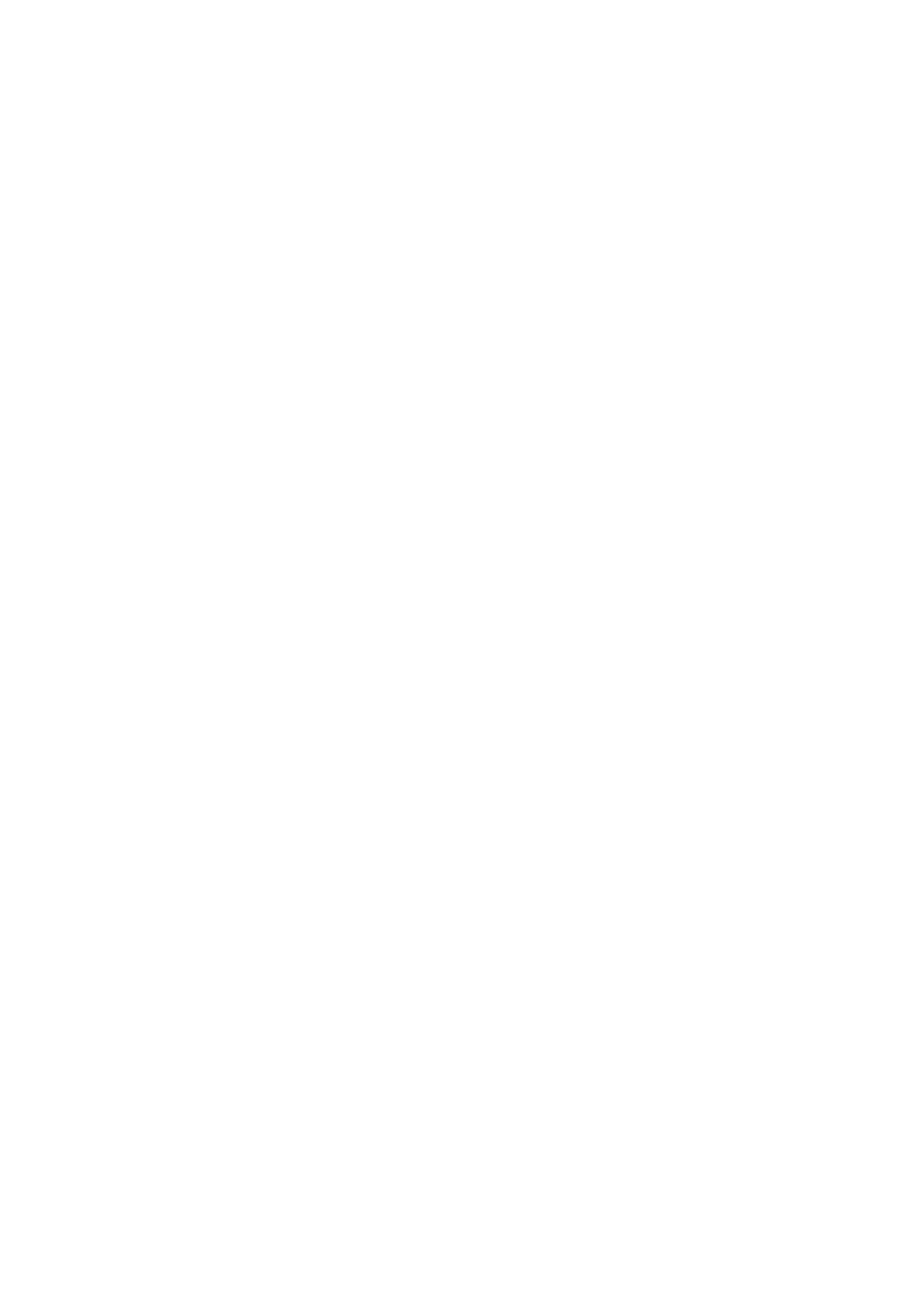## **EUROPEAN UNIVERSITY INSTITUTE DEPARTMENT OF POLITICAL AND SOCIAL SCIENCES**

*How Nationalism Evolves: Explaining the Establishment of New Varieties of Nationalism within the National Movements of Québec and Catalonia*

**JAIME LLUCH**

EUI Working Paper **SPS** No. 2008/11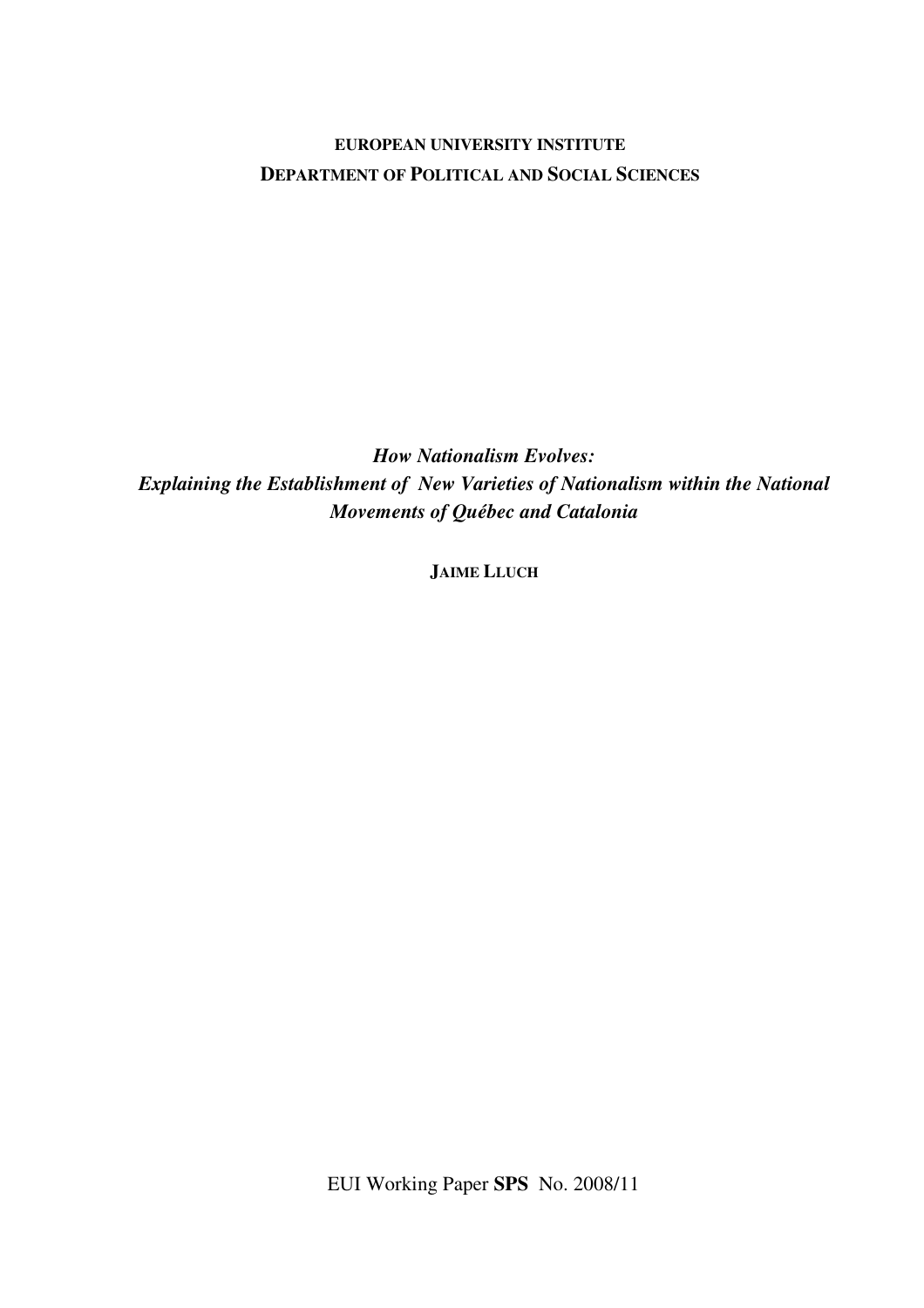This text may be downloaded for personal research purposes only. Any additional reproduction for other purposes, whether in hard copy or electronically, requires the consent of the author(s), editor(s). If cited or quoted, reference should be made to the full name of the author(s), editor(s), the title, the working paper or other series, the year, and the publisher.

The author(s)/editor(s) should inform the Political and Social Sciences Department of the EUI if the paper is to be published elsewhere, and should also assume responsibility for any consequent obligation(s).

ISSN 1725-6755

© 2008 Jaime Lluch

Printed in Italy European University Institute Badia Fiesolana I – 50014 San Domenico di Fiesole (FI) Italy

> http://www.eui.eu/ http://cadmus.eui.eu/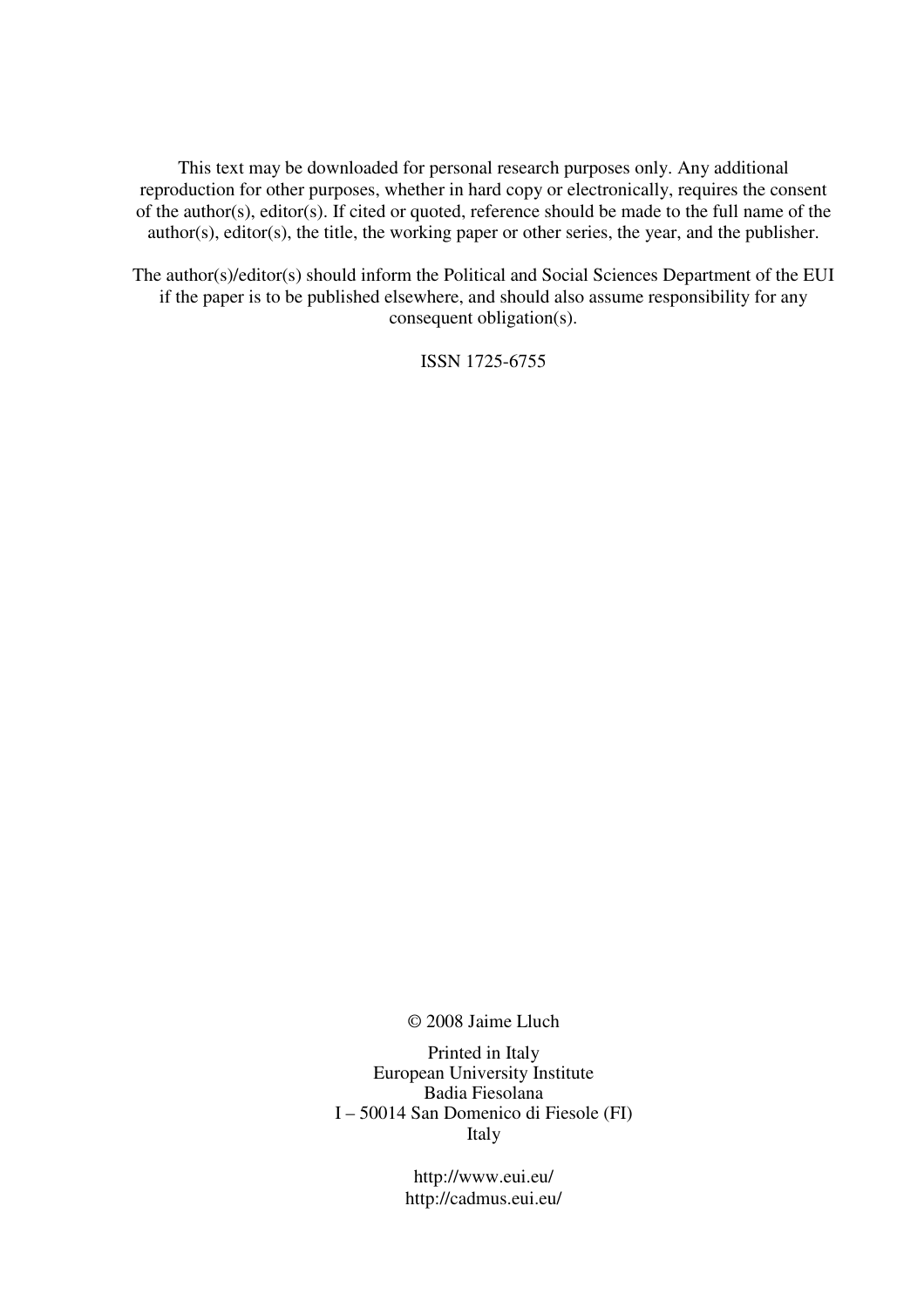#### **Abstract**

The national movements of sub-state national societies are divided into two or three competing currents. Thus, national movements tend to bifurcate into independentists and autonomists, or at times, trifurcate into independentists, autonomists, and federalists. These internal currents within national movements tend to vary over time, experiencing moments of foundation, growth, development, and decay. Both the Catalan and Quebecois national movements experienced the foundation and growth of new political orientations within the institutional component of these national movements. I compare the process that led to the founding of the ADQ (autonomism) in Quebec in 1994, with the process that culminated in the transformation and de facto refounding of ERC (independentism) in Catalonia during 1986-89. Using the cases of two nationalist parties in two different national movements that have successfully established new political orientations, we will explore the political origins of this form of temporal variation within national movements. My outcome variable is the "tipping point" at which these nationalist political parties get established. This "tipping point" was reached through a temporal sequence that evolved in four phases, which can be conceptualized as: the pre-embryonic period phase, the embryonic period phase (in Catalonia from 1975 to 1981 and in Quebec from 1982 to 1992), the impulse phase, and the formation and founding phase. In each of these phases, a key variable was involved: the existence of a preexistent ideology, the occurrence of a central state constitutional moment, an impulse from the sphere of sociological nationalism, and the consolidation of a new leadership nucleus

#### **Keywords**

Nationalism; Nationalist movements; Political Parties; Québec; Catalonia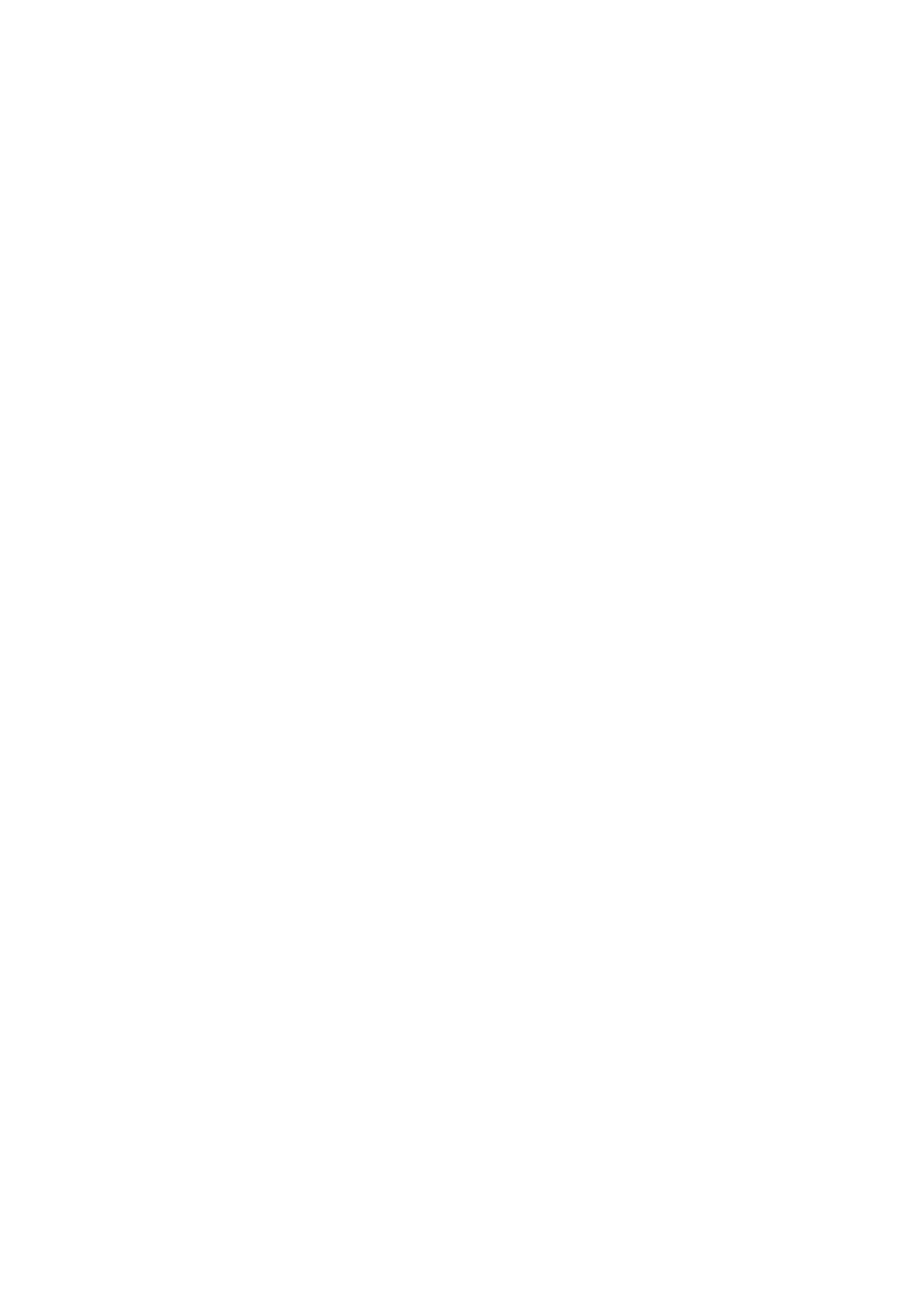## **Evolution within National Movements**

National movements<sup>1</sup> are organized endeavors to achieve all the attributes of a fully-fledged "nation." In the national movements of sub-state national societies<sup>2</sup>, there is a recurring empirical pattern. Despite the diversity of particular histories, geographic characteristics, economies, demographics, political institutions, political cultures, etc., one observes that the political tendencies (i.e., parties) making up national movements tend to bifurcate or, at times, trifurcate, into two or three basic political orientations: independence<sup>3</sup>, autonomy<sup>4</sup>, and, oftentimes, federalism<sup>5</sup>. Obviously, these differing orientations have a variable impact on the stability and on the continuity of state structures and institutions. Moreover, these internal currents within national movements tend to vary over time, experiencing moments of foundation, growth, development, and decay. At times, new political orientations within national movements are founded in the sphere of parliamentary politics. Previous scholars who have sought to explore the origins of variation between national movements have typically focused on across-case variation, not within-case temporal variation. In Europe, for example, the typical comparison has been between the Basque national movement and the Catalan national

 $<sup>1</sup>$  I use here the terminology of Miroslav Hroch. National movements tend to pursue three aims: (1) the</sup> development of a national culture, based on the native language; (2) the achievement of civil rights and political self-administration (autonomy or independence); and (3) the creation of a complete social structure from the ethnic group (Hroch 1993: 6; Hroch 1994:4).

<sup>2</sup> In general, "sub-state national societies" are historically settled, territorially concentrated, and previously self-governing societies with distinctive socio-linguistic traits whose territory has become incorporated into a larger state. The incorporation of such societies has in some cases been through imperial domination and colonization, military conquest, or the cession of the territory by an imperial metropolis, but in some cases reflects a voluntary pact of association (Kymlicka 1995). These are also known as "stateless nations," "internal nations," or "national minorities." I prefer to use the term "stateless nation", given that, as Michael Keating writes, the term "national minority" more often refers to a "people within a state whose primary reference point is a nation situated elsewhere" (Keating 2001: x; Brubaker 1997: 57). Examples of stateless nationhood include: Scotland, Quebec, and the Basque Country.

<sup>&</sup>lt;sup>3</sup>Independence is the realization of full political sovereignty for a nation. For stateless nations, it is the attainment of separate statehood, completely independent from the majority nation with which they have coexisted within the same state for some time. Also, proposals for Sovereignty-Association and Associated Statehood are variants of the independence option.

<sup>&</sup>lt;sup>4</sup>Autonomy proposals are political arrangements that generally renounce independence -- at least for the medium- to short-term -- but which seek to promote the self- government, self administration, and cultural identity of a territorial unit populated by a polity with national characteristics. The cases of autonomy vary widely and no single description will be applicable to all such situations. Contemporary instances of actually-existing autonomy relationships include: Äland Islands/Finland, Alto Adige/Italy, Faroe Islands/Denmark, Greenland/Denmark, Puerto Rico/USA. Most cases of actually-existing autonomy arrangements can be clearly distinguished from classic *federations*. Classic federations, where all the constituent units have substantially equal powers, may not be sufficiently sensitive to the particular cultural, economic, institutional, and linguistic needs of a sub-state national society, which require a greater degree of self-government (Ghai 2000: 8). Generally speaking, moreover, "autonomy is always a fragmented order, whereas a constituent...[unit of a federation] is always part of a whole...The ties in a…[federation] are always stronger than those in an autonomy" (Suksi (ed.) 1998: 25).

<sup>5</sup> Federalists seek to have their nation remain (or become) a constituent unit of classic *federations*, which constitute a particular species within the genus of "federal political systems," wherein neither the federal nor the constituent units' governments (cantons, provinces, länder, etc.) are constitutionally subordinate to the other, i.e., each has sovereign powers derived directly from the constitution rather than any other level of government, each is given the power to relate directly with its citizens in the exercise of its legislative, executive and taxing competences, and each is elected directly by its citizens.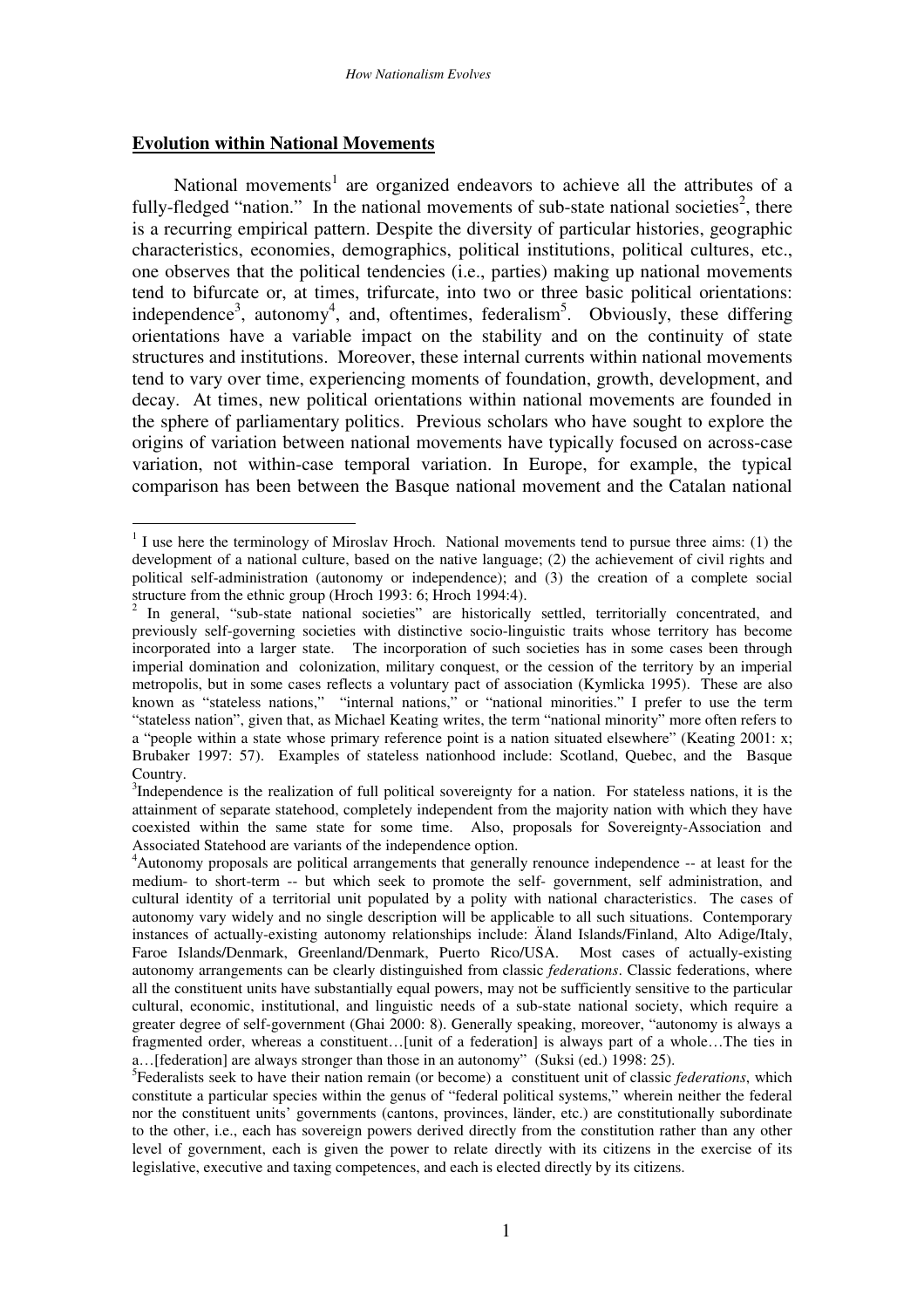movement, with the goal of explaining why one national movement overall has been more independentist and radical, while the other has been autonomist or federalist, eschewing for the most part the use of violence (Conversi 1997) (Díez Medrano 1999). Therefore, temporal variation within national movements is an important and yet undertheorized area in the study of nations and nationalism.

For example, the Catalan national movement has historically had two dominant currents: federalist and autonomist. Similarly, the Quebecois national movement, ever since the coming to power of the *Parti Québécois* in 1976, has had in recent history two principal currents: independentism and federalism. Yet, in the course of the period 1976 through 2005, both national movements evolved and diversified, and both produced a new institutionalized political current within the movement, espoused by nationalist political parties. These are indeed nationalist parties, but with different orientations: *Esquerra Republicana de Catalunya* (ERC) is independentist and the *Action Démocratique du Québec* (ADQ) is an autonomist party. Figures 1 and 2 depict graphically the temporal evolution of the Quebecois and Catalan national movements, during 1976-2005.



#### **Figure 1. Within-Case Temporal Variation in Quebec, 1976-2005.**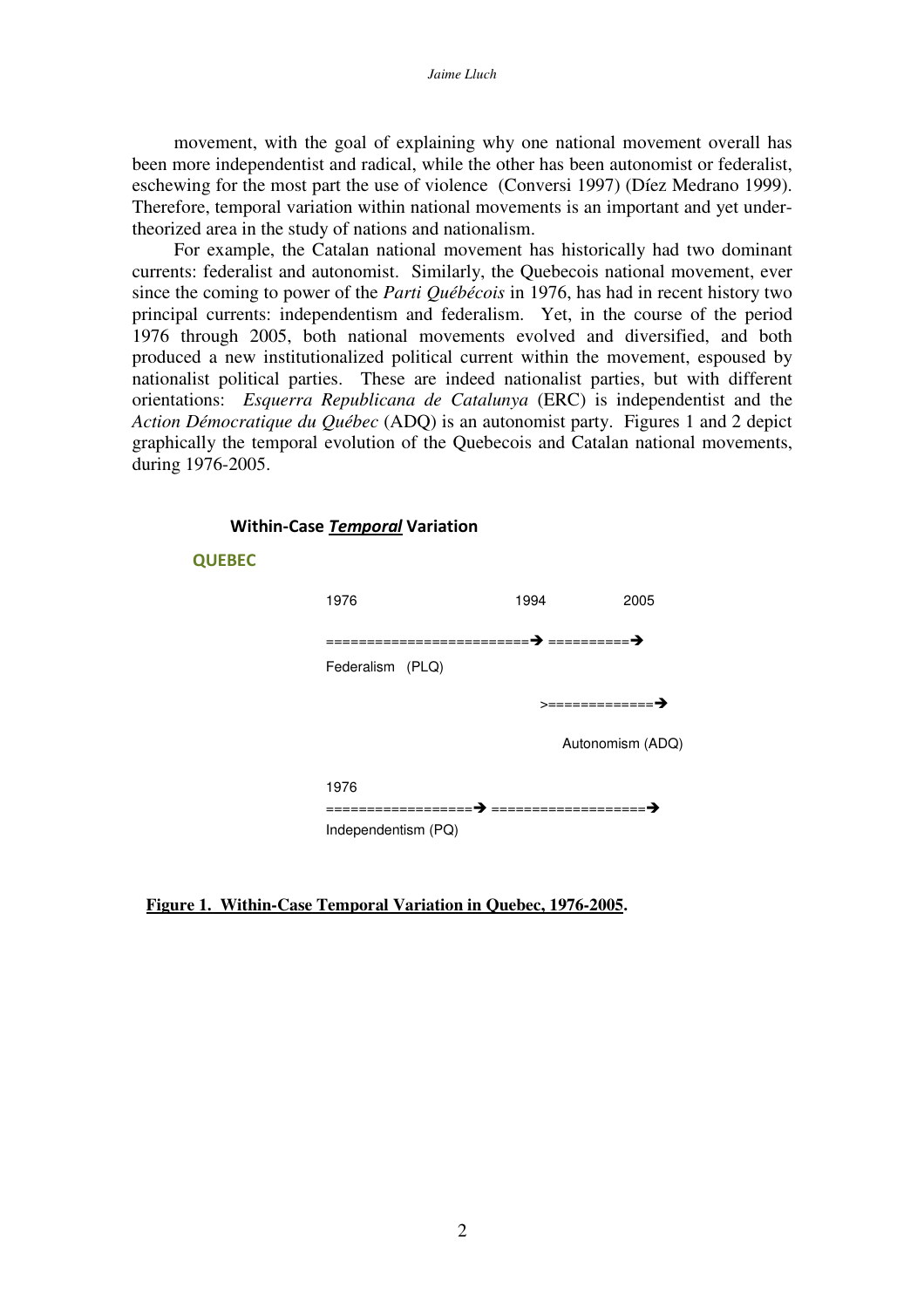#### **CATALUNYA**



#### **Figure 2. Within-Case Temporal Variation in Catalonia, 1976-2005.**

Therefore, when and how do new political orientations within the institutional component of a national movement get successfully established? When and how do new varieties of nationalism become institutionalized? How do these nationalist orientations move from the substratum of "sociological nationalism" to the institutionalized sphere of parliamentary politics and electoral competition?

## **Establishing the Comparison**

I am interested in stateless nations' national movements, located within or belonging to states with a high level of socio-economic development, with longstanding liberal democratic regimes (25 year minimum duration), where the minority nation-majority nation relationship has lasted for at least one century, and where the principal cause for the differential between majority and minority nations is language, culture, history, and institutions, as opposed to race or religion. These are the scope conditions of my project (Mahoney and Goertz 2004: 660). The universe of cases encompassed by my scope conditions is the following: Scotland, Corsica, Québec, Flanders, Wales, Basque Country, Catalunya, Galicia, and Puerto Rico.

Of the universe of cases encompassed by my scope conditions, I have chosen to study the national movements of Quebec and Catalunya because these two stateless nations share similar sociocultural, political, and economic backgrounds.<sup>6</sup> Specifically, they share the following important similarities: (1) these nations are examples of stateless nationhood, (2) they promote a form of peripheral nationalism, (3) all of the parties I am studying in these two cases are nationalist in the sense that they affirm and defend the existence of their nation as a foundational commitment, (4)

 $6$  The comparability of Québec and Catalunya has been previously noted. One symposium concluded that the Québec case offered one of the most appropriate and interesting comparisons with Catalunya (Manuel Pares and Gaetan Tremblay 1988: 9).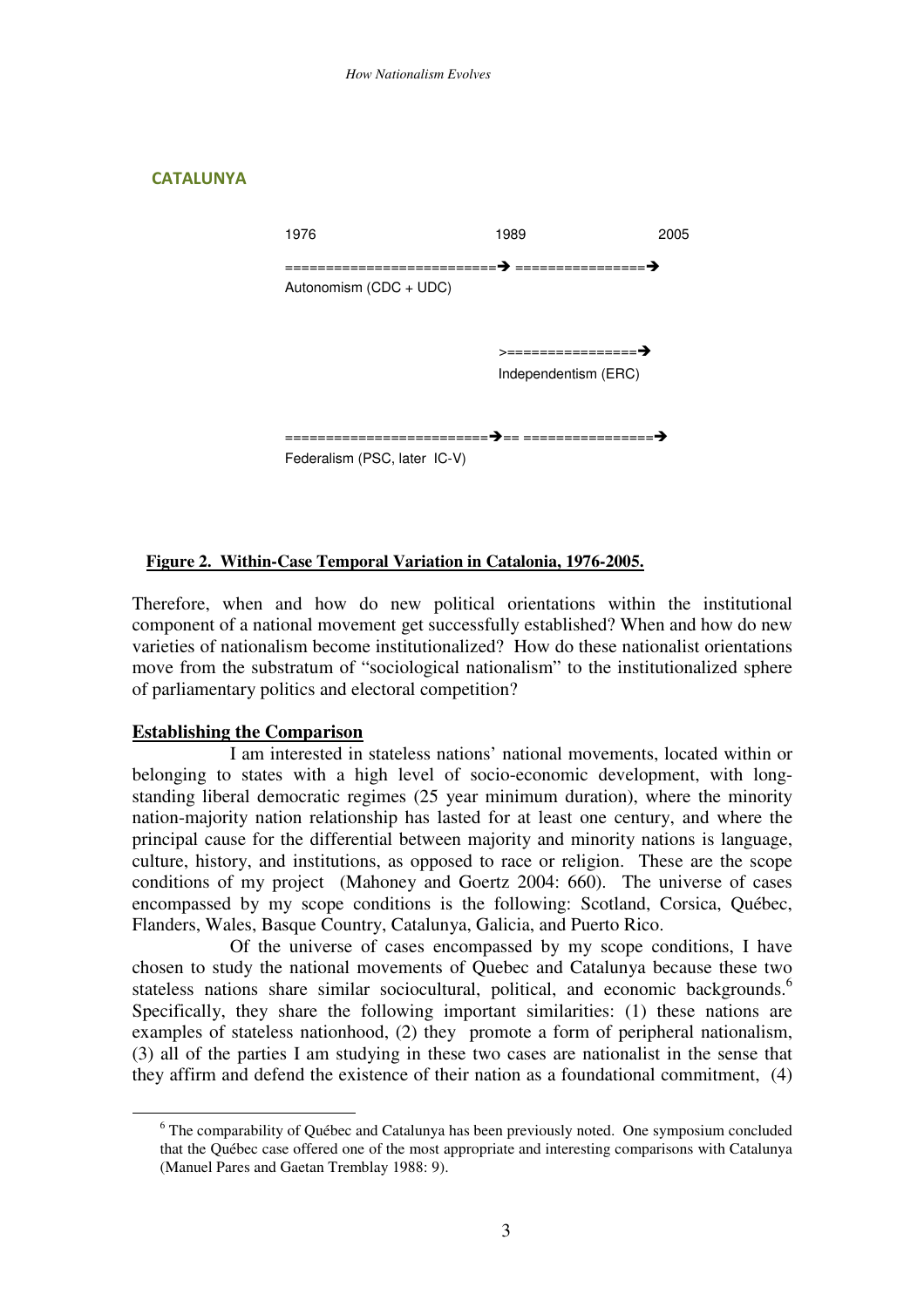the three varieties of nationalism are represented in the political party systems of these two societies, (5) within the political party systems of these two nations, the identity axis often predominates over the left-right axis, (6) Quebec and Catalunya are comparable in socio-economic terms and levels of development, (7) Quebec and Catalunya are comparable in terms of their relative economic importance and demographic weight within their respective states (Canada and Spain), (8) Both the Quebecois and Catalan national movements promote at present a *civic* form of nationalism, renounce the use of violence to promote their goals, and emphasize the importance of the democratic process.

Both societies emerged out of a period of quiescence in their national movements in the last third of the  $20<sup>th</sup>$  century. In 1976, the PQ won its first elections in Quebec, initiating a new political age. Also, in 1976 the national movement in Catalunya began a period of democratic normalcy. In sum, both societies were in the same stage of development of their national movements during the 1976-2005 period.

Moreover, during this period, both the Catalan and Quebecois national movements experienced the foundation and growth of new<sup>7</sup> political orientations within the institutional component of the national movements, espoused by nationalist political parties. We will be comparing the process that led to the founding of the ADQ (advocating autonomist nationalism) in Quebec in 1994, with the process that culminated in the transformation and de facto re-founding of ERC (advocating independentist nationalism) in Catalunya during 1986-89. Using the cases of two nationalist parties in two different national movements that have successfully established new political orientations, we will explore the political origins of this form of temporal variation within national movements This research design will make it easier to distill out the similarities shared in the process through which they were established as parliamentary political parties espousing a new political orientation. These two cases share a number of key explanatory factors that help to explain a common outcome: the establishment of a novel political orientation within the national movement.

## **Explaining the Establishment of New Varieties of Nationalism**

At the outset, we should note that in any national movement, we have to distinguish between sociological nationalism and institutionalized nationalism. "Sociological nationalism" refers to the presence within any given society of nationalists that are organized in the sphere of civil society. These are groups of nationalists that form associations, cultural groups, pressure groups, and consciousnessraising political action groups.

Only formally constituted political parties are able to channel the collective national consciousness cultivated by the constituent elements of sociological nationalism into a clearly formulated political program, which, in turn, sets the political

 $<sup>7</sup>$  Please note that these insurgent orientations are "new" in the sense that they may have been present</sup> in sociological nationalism and in extra-parliamentary small groups or parties, but did not have a significant presence in the arena of parliamentary politics and electoral competition. Thus, for example, autonomism arguably may have been the political legacy of the *Union Nationale* regime of premier Maurice Duplessis, which began in 1936, and which ended with the Quiet Revolution in Quebec after 1960. But in the recent period, it is the ADQ, after its founding in 1994, that has been representing this political and constitutional orientation in the Quebec National Assembly in recent years.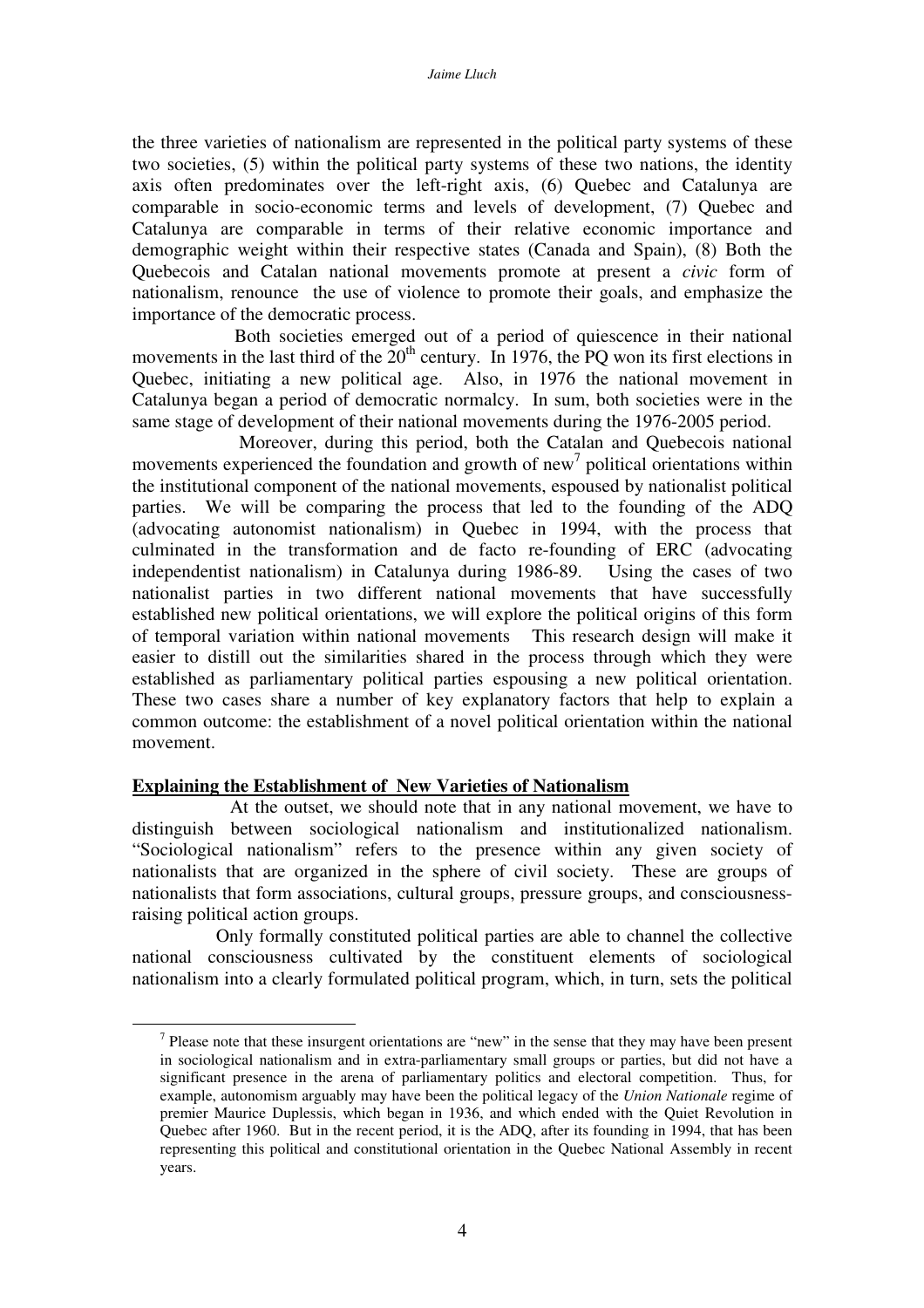agenda, and determines which varieties of nationalism are available for consumption by nationalists.

Therefore, our attention will be centered on the evolution through time of the *political and institutional component* of the national movements at issue here, but we will be mindful of the role played by sociological nationalism and the possible influence of the latter on the former.

## . *Explaining Temporal Variation*

My outcome variable is the "tipping point" at which these nationalist political parties get established. This "tipping point" is of analytical significance because it represents the point at which a novel political orientation within the national movement is successfully established within the sphere of formal institutional politics. From that point on, the supply side of nationalism has been diversified and expanded. Providing a cogent political explanation of how this "tipping point" is reached is a significant analytical advance. After the "tipping point" has been reached, the new formations pass through a period of maintenance and growth, during which the political and constitutional orientation tends to mature, and reaches an ideological plateau that gives it an aura of permanence and legitimacy within the national movement.

I argue that four factors explain the process through which the "tipping point" was reached. This result is obtained through the sequential interaction of these four factors, which can be schematically described as Preexistent Ideology, Central State Constitutional Moment, Impulse from Civil Society, and Formation of Leadership Nucleus.

The Pre-Embryonic Period: *Preexistent Ideology.* In order for a new political orientation to be institutionalized within the national movement, there must have been some preexistent ideological carriers that espoused the orientation. These previous carriers served as the intellectual developers of the political and constitutional orientation incorporated by the contemporary parties and their leadership. Thus, it is essential to be attentive to the ideological history of the new political and constitutional orientation.

The Embryonic Period*: Central State Constitutional Moment.* The immediate catalyst that sets in motion the process that leads to the founding of a new political and constitutional orientation within a national movement is the occurrence of a significant constitutional transformative event at the central state (i.e., Canada or Spain). Such constitutional transformative moments tend to frame the *embryonic period* of the formation of a new political orientation. A constitutional transformative event is a higher order constitutional event, which impacts the relationship between the central state -- largely controlled by the majority nation -- and the minority nation embedded within the same state (Ackerman 1991). It is of a higher order than ordinary legislative activity. Such "constitutional moments" are relatively rare, and they represent a critical event that crystallizes the nature of the relationship between the central state and the embedded minority nation. These critical constitutional transformative events include: the adoption of a new constitution, the adoption or proposal of significant constitutional amendments, the adoption or proposal of a new organic statute for the government of the embedded minority nation, etc. Note that these critical constitutional transformative events may be either positive or negative in their final outcome. That is, the event could have led to the actual enactment of a constitutional amendment, organic statute, etc., or the event could have been the proposal of such an amendment, etc., even if it was later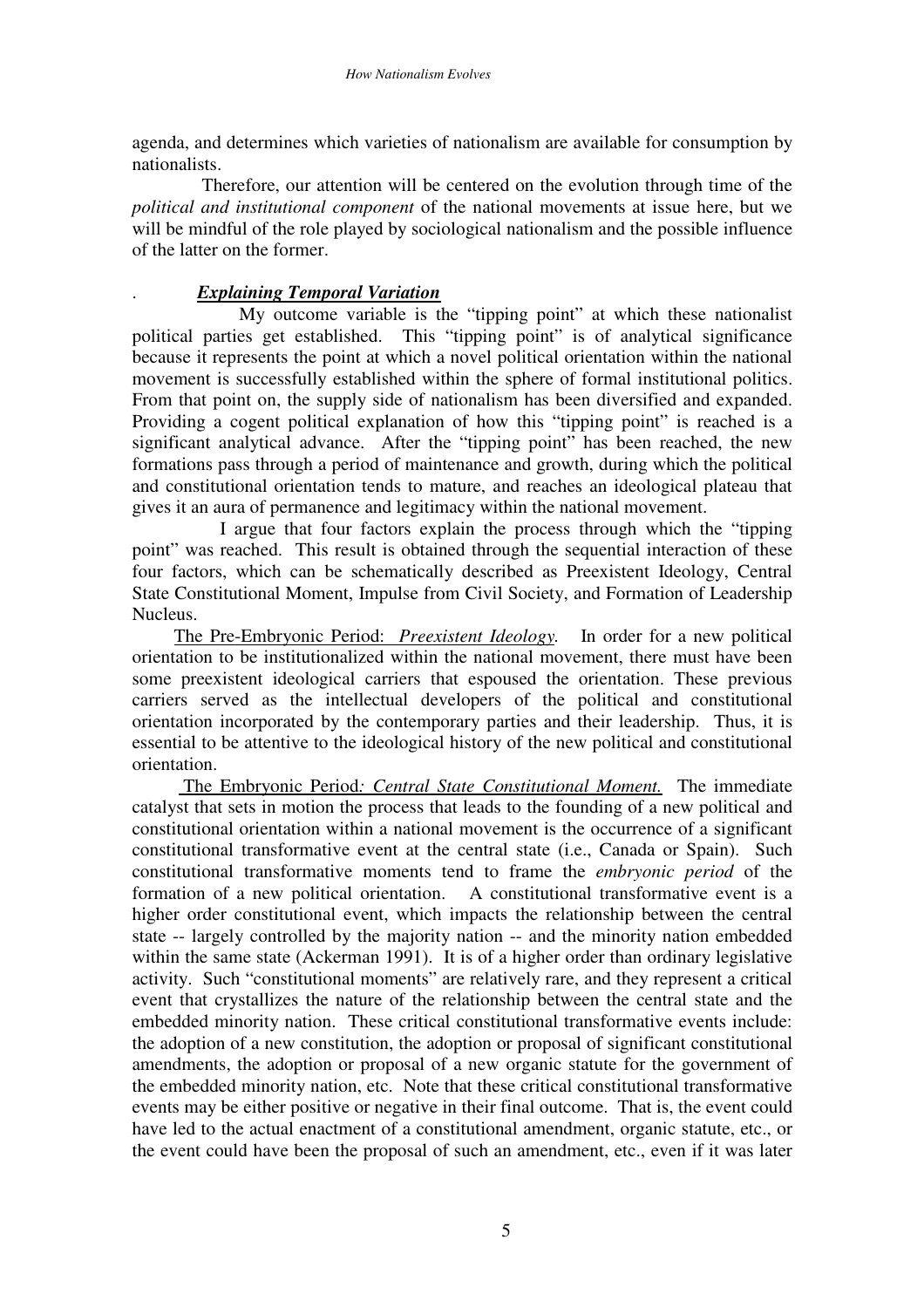rejected. What matters is that the event set in motion the public policy discussion and critical reevaluation of the relationship between majority and minority nations, both coexisting within the same state. Such constitutional transformative events, originating at the central state level, tend to have a significant impact on the political party system of the embedded minority nation. The *embryonic period* of the formation of a new political orientation within the institutional component of a national movement is thus framed by a central state constitutional moment.

The Impulse: *The Contribution from Civil Society.* During the process that leads to the founding of a new political and constitutional orientation within a national movement, the organizations, entities, and individuals that represent sociological nationalism make a critical contribution. An impulse for the formation and founding (or de facto re-founding) of these parties is given by elements coming from civil society. Thus, we need to be attentive to the role played by associations, extra-parliamentary political action groups or parties, organizations formed by the intelligentsia, and cultural and language affirmation groups, etc. Such organizations and entities serve as the breeding ground for cadres and leadership, as the providers of organizational skeletons, and also as the cultivators of the ideological precedents and programs that facilitate the establishment of a new political orientation in the sphere of parliamentary politics and electoral competition.

The Formation and Founding of the New Nationalist Political Orientation: *Consolidation of Leadership.* Once the trigger event of a central state constitutional moment has occurred and the impulse for the founding of a novel political orientation has been given by elements coming from civil society, a new nucleus of leadership needs to consolidate, to steer the support being generated by civil society in the direction of founding a political party, which will be the carrier of the new political orientation. The nucleus of new leadership is also of critical importance because their political skill will determine whether they will be able to take advantage of the political opportunities presented by the central state constitutional event that set in motion this entire process. Whether the new nucleus of leadership can frame the central state constitutional moment in terms that are favorable to their plans is essential. Their skill in harnessing the contribution made by elements of civil society is also critical. The political skill of the newly formed nucleus of leadership is also important because it will determine whether or not they will be able to avoid sectarianism, and instead adopt a program that will agglutinate as many nationalist forces as possible.

The sequential interaction of these four factors determines whether or not the process reaches the "tipping point" at which these nationalist political parties get founded, or de facto re-founded.

## *The Pre-Embryonic Period: Preexistent Ideology* **Preexistent Ideology in Catalonia**

*Esquerra Republicana de Catalunya* (ERC) was founded in 1931. ERC won the municipal elections of April 12, 1931 and from that point onwards became the hegemonic party during the Second Republic (1931-36) (Ivern i Salva Vol. 1 1988: 76). ERC was the party that formed the government during the entire period of the Second Republic and its two principal leaders were the two presidents of the government: first, Francesc Macià, and, after his death in late 1933, Lluis Companys, until the defeat of the Republic in the Civil War (Molas 1972: 88).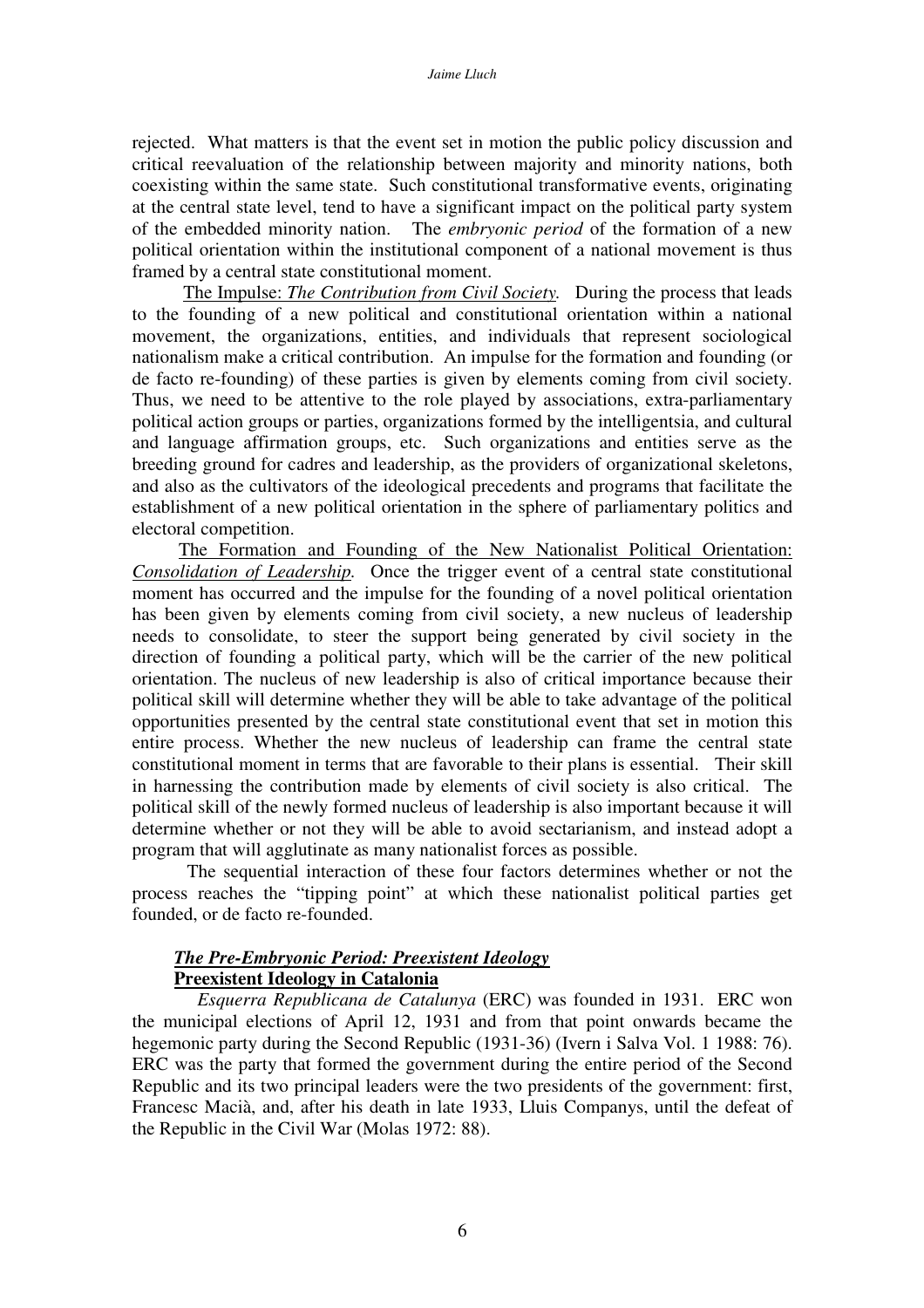ERC during the Second Republic had a program that had been approved at the *Conferencia d'Esquerres* in March 1931, and called for the formation of a "Catalan State" that would then form a federation with the other peoples of the Iberian peninsula. Thus, the structure of the state would be that of an Iberian Federal State or a Hispanic Federal State, all of which were terms that the party's program used indistinctly. This federal state would be structured through a pact between the Catalan State and the other constituent states of the federation (Ivern i Salva Vol. 2 1988: 393). This program was that of a party in opposition to the system, but once the party found itself in the government, and the hegemonic force in the Second Republic, its actual trajectory was more moderate. Thus, for example, President Francesc Macia on April 14, 1931 made a dramatic declaration of the "Catalan Republic," but three days later -- after its rejection by the provisional government of the Republic -- the Catalan government backed down and instead opted to accept the re-establishment of the *Generalitat* and to follow the autonomous route, eventually leading to the adoption of a Statute of Autonomy for the principate, enacted by the Spanish Parliament on September 9, 1932 (400) (Rubiralta 2004: 213).

It has been said often that Catalan independentism is a relatively new constitutional and political orientation that was born during the period of the democratic transition (1975-1981). Once the Spanish Constitution was enacted in 1978 and the Catalan Statute of Autonomy was approved in 1979, several independentist organizations were born, including *Terra Lliure* and *Comites de Solidaritat amb els Patriotes Catalans*, etc. Before that, one can also point to the existence of organizations such as the *Partit Socialista d'Alliberament Nacional* and *Front Nacional de Catalunya*. But, in general, political Catalanism from the  $19<sup>th</sup>$  century to the democratic transition of 1975-82 was not a movement of secession, but of the reform of the Spanish State. It is hard to find evidence of an unambiguous independentist tendency within the national movement before the war of 1936-39, in spite of the existence of individual radical pronouncements or the appearance of *Estat Catala* (David Bassa et al. 1994: 19). The military coup of July 18, 1936, the social conflict and the war of 1936-39, represented a rupture. The physical annihilation of intellectuals, politicians, public opinion leaders, and militants of popular and Catalanist organizations was widespread. The repression of linguistic and cultural rights during the dictatorship of General Franco, and the massive immigration from Southern Spain during the 1960s promoted by the regime, further fed the rupture with the past. In fact during the Franco years, it was the PSUC and the PCE that were the protagonists in the resistance. Most notable is the appearance of a party that combined a clear independentist orientation with socialism. This was the *Partit Socialista d'Alliberament Nacional* (PSAN), which had emerged from the *Front Nacional de Catalunya*. The PSAN incorporated a new generation, which had not experienced the war. Yet, the PSAN was not able to energize a mass national movement around the independentist banner. Plagued by internal divisions, the PSAN gave birth to the PSAN-Provisional in 1974. But the creation of a clear independentist option would be the task of another generation, those who were politically incorporated during the transition to democracy without having been part of the anti-Franco struggle. The embryonic period of the independentist current in Catalunya was thus between 1975 and 1981 (22).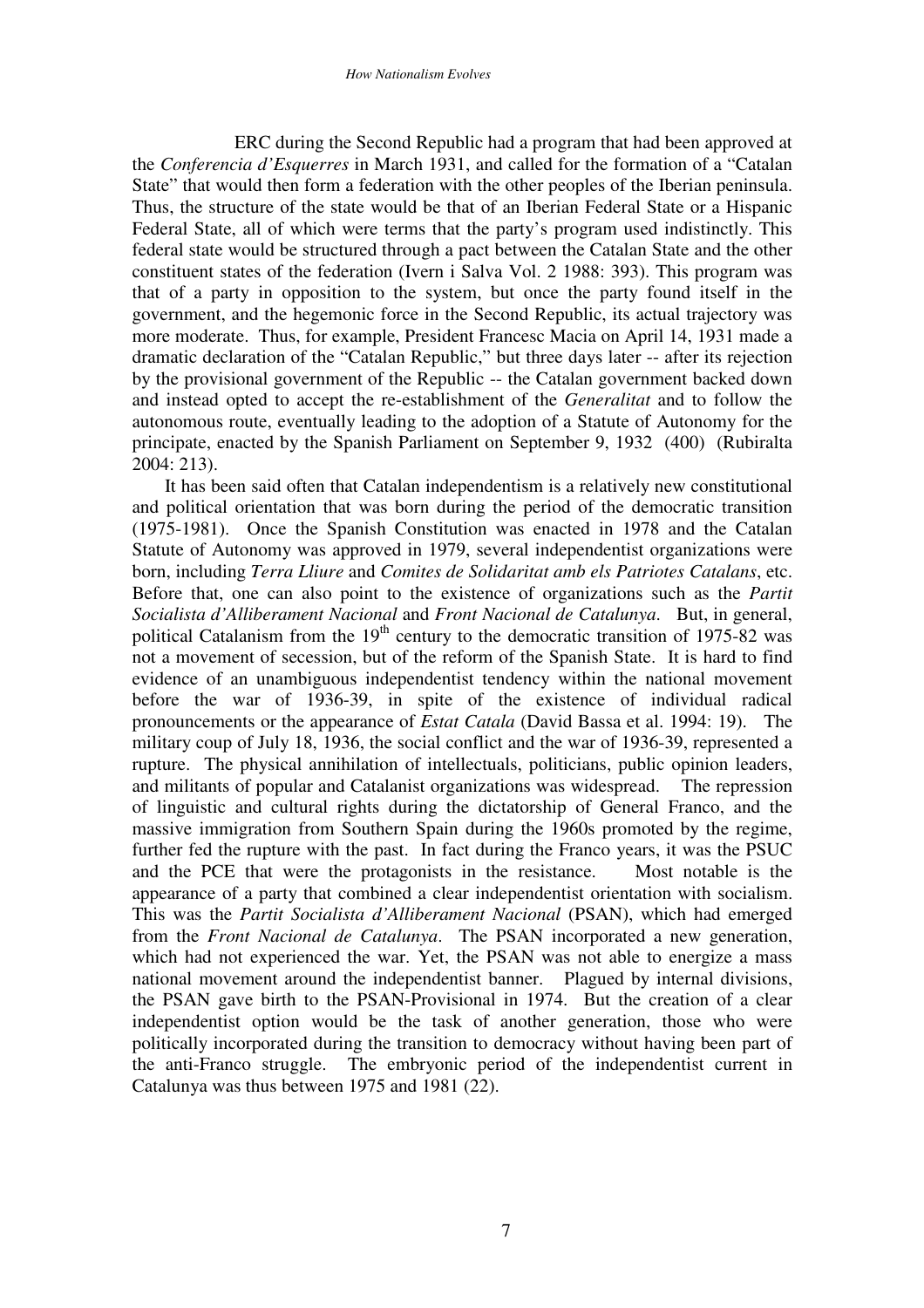## **The Pre-Embryonic Period:** *Preexistent Ideology in Quebec*

Before the 1960s most of the political parties in Quebec were autonomist, or autonomist-federalist, in their political and constitutional orientation. They opposed, with more or less intensity, the Canadian federal government's appropriation of the domains of competence that belonged to the provinces.

The two major parties of the province (*Union Nationale* and *Parti Liberal du Quebec*) had contrasting identities at the end of the 1950s. The *Union Nationale* (UN) was committed to the defense of the autonomy of the province, just like the PLQ had been before it. Even independentists such as René Lévesque, the founder of the PQ, have recognized the UN´s credentials as a conservative nationalist party, which was steadfast in its quest to obtain more autonomy for the province (Cardinal, Lemieux, and Sauvageau 1978: 253). This is best exemplified by the UN's struggle to give the provincial government the power to tax, and to share this power with the federal government. (Cardinal, Lemieux, and Sauvageau 1978: 256) But the UN was a strictly provincial party, without an equivalent at the federal level. In contrast, the PLQ had an alliance with the Liberal Party of Canada until 1964. The success of the *Union Nationale*, from 1944 to 1956, is due in part to its strategy of denouncing the association of the PLQ with the federal Liberal Party that governed Canada (Bernier, Lemieux, Pinard 1997: 23).

In that sense, the UN was the more autonomist party, more dependent on its nationalist allies in the interior of Quebec. In contrast, the PLQ was more federalist, and its principal ally was the federal government in Ottawa, which was Liberal since 1935 (Bernier, Lemieux. Pinard 1997: 6).

Maurice Duplessis had founded the UN and had given it, by the force of his remarkable personality, its sense of identity. (Cardinal, Lemieux, and Sauvageau 1978: 20) Duplessis was a committed patriot, convinced of the wisdom of the autonomist route. He said in 1946: "the great problem of the hour is how to safeguard the liberties and other prerogatives of the province…" In addition, he said in the 1940s that "the autonomy of the province is the soul of the people…For this cause, it is necessary to form a sacred union [i.e., national solidarity]" (ADQ-*Corvée Place du Québec* 2004: 6; Cardinal, Lemieux, and Sauvageau 1978: 254). Duplessis was never an independentist, refusing to make of the province of Quebec a "banana republic without bananas." He had always believed instead that within the Canadian federation it would be possible to live in peace with the other provinces as long as the provincial rights guaranteed by the Constitution were respected. (255)

The death of Duplessis in 1959 explains in part the defeat of the UN in 1960. The PLQ won the provincial election of 1960, and with this new government, a new political era was inaugurated. There appeared the notion of the *État du Québec,* as well as the political will to construct an apparatus of government aiming to reduce the difference between the powers accorded to the provincial government and those of the central one, as well as establishing greater equality of opportunity and resources within Quebec society (Bernier, Lemieux, Pinard 1997: 7). Slowly, during the 1960s within the most advanced nationalist circles the quest for autonomy was substituted by the quest for sovereignty or independence (8).

By 1976, a major realignment had taken place in Quebec's political party system, with the independentist *Parti Quebecois* (PQ) replacing the *Union Nationale* as the *Parti libéral du Québec's* (PLQ) chief rival (Lemieux 1993: 11). In fact, already in the elections of 1970 and 1973 the PQ had replaced the formerly dominant *Union*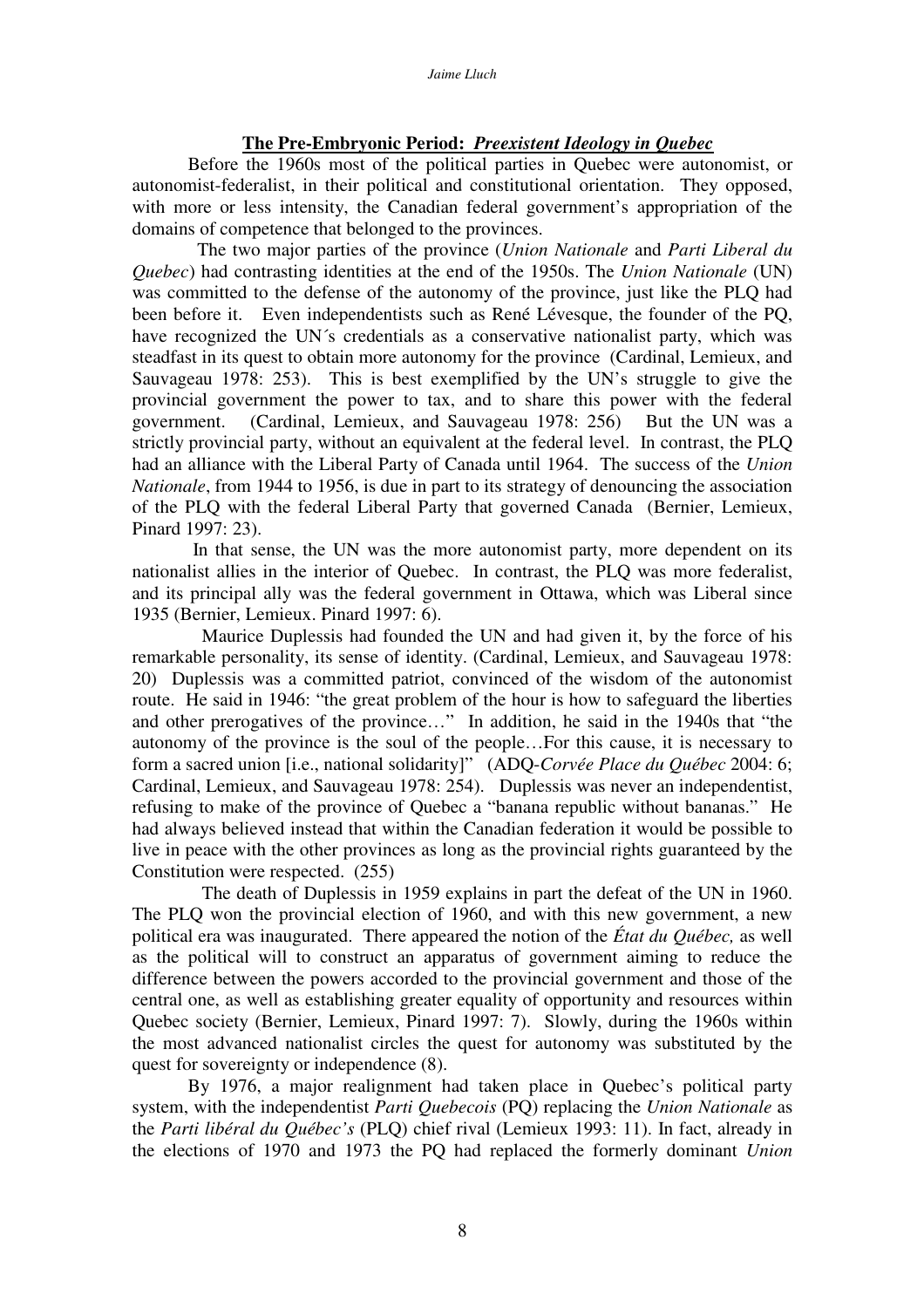*Nationale* as the main alternative to the federalist nationalism of the PLQ (Rocher, Rouillard, and Lecours 2001: 192) (A. Brian Tanguay 2003: 254). "Since the early 1970s, party competition in Québec has pitted the left-leaning, technocratic, *étatiste* and nationalist *Parti Québécois* against the centre-right, free-market and federalist Québec Liberal Party" (255). Therefore, the Quebecois national movement since the 1970's has historically had two dominant currents: independentism and federalism.

I have outlined above how autonomist nationalism is a tendency within the national movement of Quebec that has existed at various points in the  $19<sup>th</sup>$  and  $20<sup>th</sup>$ centuries, through the 1960s. But the task of building the contemporary institutional embodiment of this political and constitutional orientation would be left to a younger generation in the 1990s. The embryonic period of the contemporary institutional expression of the autonomist political orientation would be from 1982 to 1992, as explained below.

## *The Embryonic Period: Central State Constitutional Moments Central State Constitutional Moment in Catalonia*

The Spanish Constitution was approved on December 8, 1978 with the opposition of Catalan independentism (David Bassa et al. 1994: 26). The Catalan independentists were organized in the *Comite Catala Contra la Constitucio Espanyola,* which was the first step in the articulation of a militant independentism (Vilaregut 2004: 71). The independentists argued that the new Constitution imposed a framework that was inimical to the collective rights of the Catalan people, denying their right to self determination.

The *Comite Catala Contra la Constitucio Espanyola* was promoted by the *Partit Socialista d'Alliberament Nacional- Provisional* (PSAN-Provisional), which was the first effort to give ideological cohesion to the independentist sentiment in view of the new juridical superstructure established by the constitutional moment of 1978-79 (Renyer 1995: 58) (Vilaregut 2004: 71). The Committee mobilized people throughout the principate in opposition to the new Spanish Constitution of 1978, and was the medium through which new cadres of independentists were formed. This group was the "embryo of a process of confluence of revolutionary independentism" and was focused on the opposition to the new Spanish Constitution, which was thought to be contrary to the national interests of Catalunya, since it placed obstacles to the free exercise of its right to self-determination. Moreover, in the eyes of the nationalists, it was seen as a Constitution embodying continuity with the Francoist institutions, the monarchy, the apparatus of state security, the army, etc., all of which maintained their pattern of repression against the independentist movement (Renyer 1995: 58). The committee disappeared once the Carta Magna was enacted, but it served to give shape to a radical independentism, which crystallized in the creation in the spring of 1979 of the *Independentistes dels Paisos Catalans* (IPC), born out of the fusion of the PSAN-Provisional and the *Organitzacio Socialista d'Alliberament Nacional de la Catalunya Nord.* In fact, after the enactment of the Constitution, with the participation of autonomist and federalist political parties in Catalunya, the independentist extraparliamentary political organizations were orphaned, and many of these organizations disappeared or were debilitated. The independentist political space was increasingly filled by radical organizations, such as *Terra Lliure*.

The new Catalan statute of autonomy was approved on October 15, 1979, and it was also opposed by the independentist movement, considering it another instance of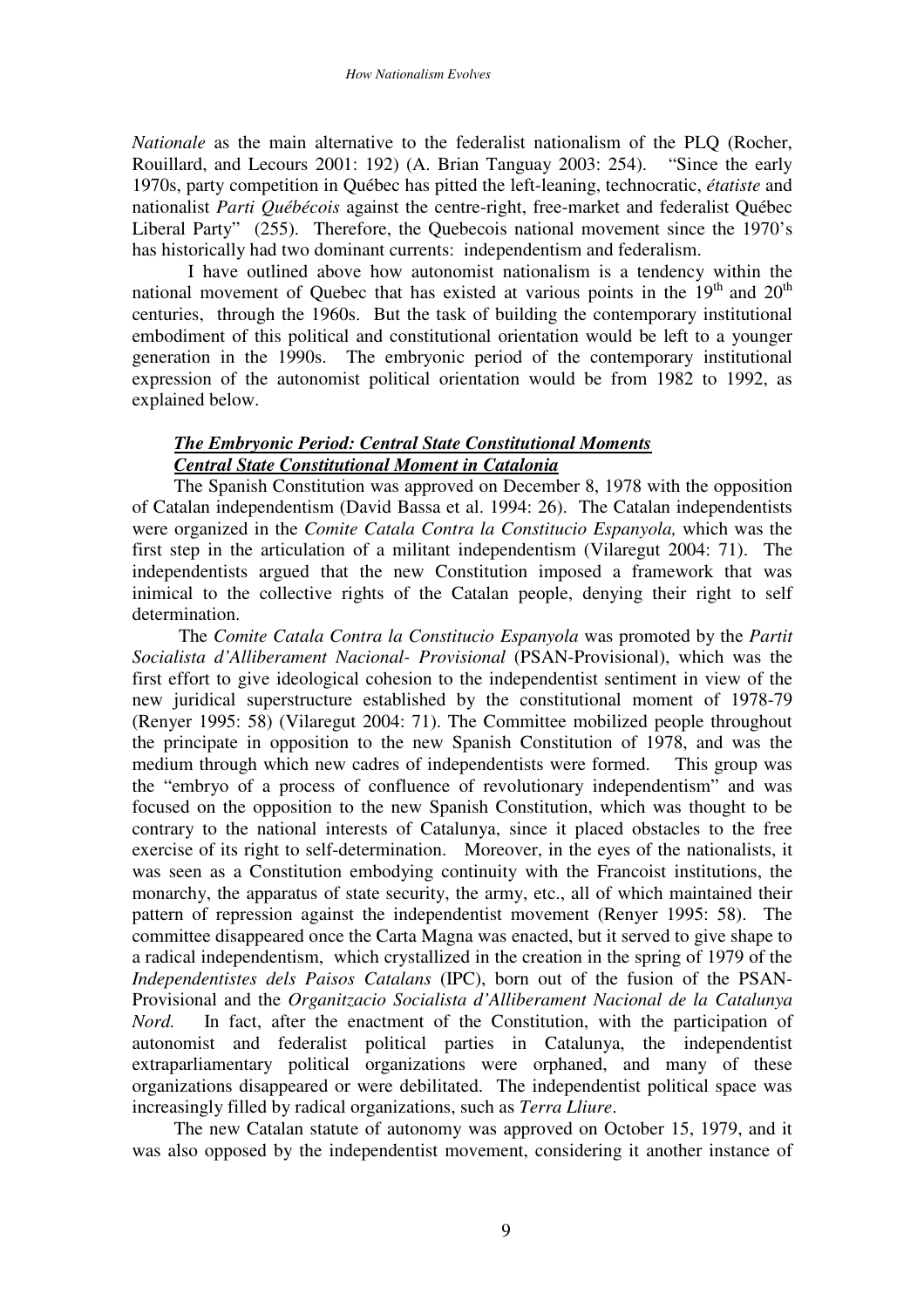the domination of the Spanish state and contrary to popular interests (Bassa 1994: 27) The political space was now open to the creation of new organizations that channeled the independentist sentiment generated in reaction to the constitutional moment of 1978-79. Framed by this central state constitutional moment, the embryonic period of 1975-81 nurtured the nascent independentist tendency, which attained its full potential after 1979.

#### **The Embryonic Period***: Central State Constitutional Moment in Quebec*

The embryonic period in the case of Quebec lasted from 1982 to 1992, during which three remarkable central state constitutional moments occurred: the final "patriation" of the Canadian Constitution and the adoption of the Canadian Charter of Rights and Freedoms in 1982, the negotiation and ultimate failure of the Meech Lake Constitutional Accord during 1987 to 1990, and the proposal and ultimate failure of the Charlottetown Accord in 1992.

*The "patriation" of the Canadian Constitution in 1982.* In 1981-82, Canadian Prime Minister Trudeau brilliantly maneuvered to bring home Canada's Constitution from Britain -- a 'patriation' representing a final act of severance. In April 1982, Queen Elizabeth proclaimed a new Canadian Constitution in Ottawa, which became known as The Constitution Act, 1982, without the consent of the government of Quebec.

In the eyes of many francophones, the Constitution Act, 1982 represented the imposition by the Trudeau government of its own particular vision and conception of Canada. Seen from the viewpoint of Quebecois nationalists, Pierre Elliott Trudeau became the greatest champion of Canadian nationalism in the  $20<sup>th</sup>$  century. Building the Canadian nation has always been one of the main tasks of the proponents of a strong federal government in Canada, and the central state's contribution to nation building goes back to Confederation (Laforest 1995: 131). As noted by Philip Resnick, the invention of a Canadian national tradition by the federal state has progressed in stages. First there was the international recognition that the Canadian state received through membership in the League of Nations, the Commonwealth, and the United Nations. Second, there were the nation-building activities undertaken by crown corporations, such as the Canadian National Railways, the Canadian Broadcasting Corporation, etc. Third, there is the sense of national solidarity engendered by the social activism of the state – old age pensions, unemployment insurance, and family allowances. Fourth, there are the symbolic validations of post-1945 Canadian nationalism: the Canadian Citizenship Act of 1947, the Canada Council of 1957, the adoption of the new Canadian flag in 1965, and the patriation of the Canadian Constitution in 1982 (Laforest 1995: 132). As Resnick stresses, the symbols of nationhood and the sense of identity of English Canada are associated with the Canadian state. "'From mounted police to railway projects to armed forces to national broadcasting, social programs, or the flag, the route for English Canadians has entailed use of that state'" (133).

The Charter of Rights and Freedoms and the Constitution Act, 1982 can therefore be seen in light of this progression, through which the central state and its political institutions have given form to the Canadian nation. "The fundamental objective of the authors of the 1982 constitution seems to have been to promote throughout Canada (including Quebec) a political culture capable of reinforcing in each citizen the feeling of belonging to a single Canadian nation." (133) The Charter served as a unifying symbol, underscoring the importance of the freedoms and institutions they share in common (McRoberts 1997: 172).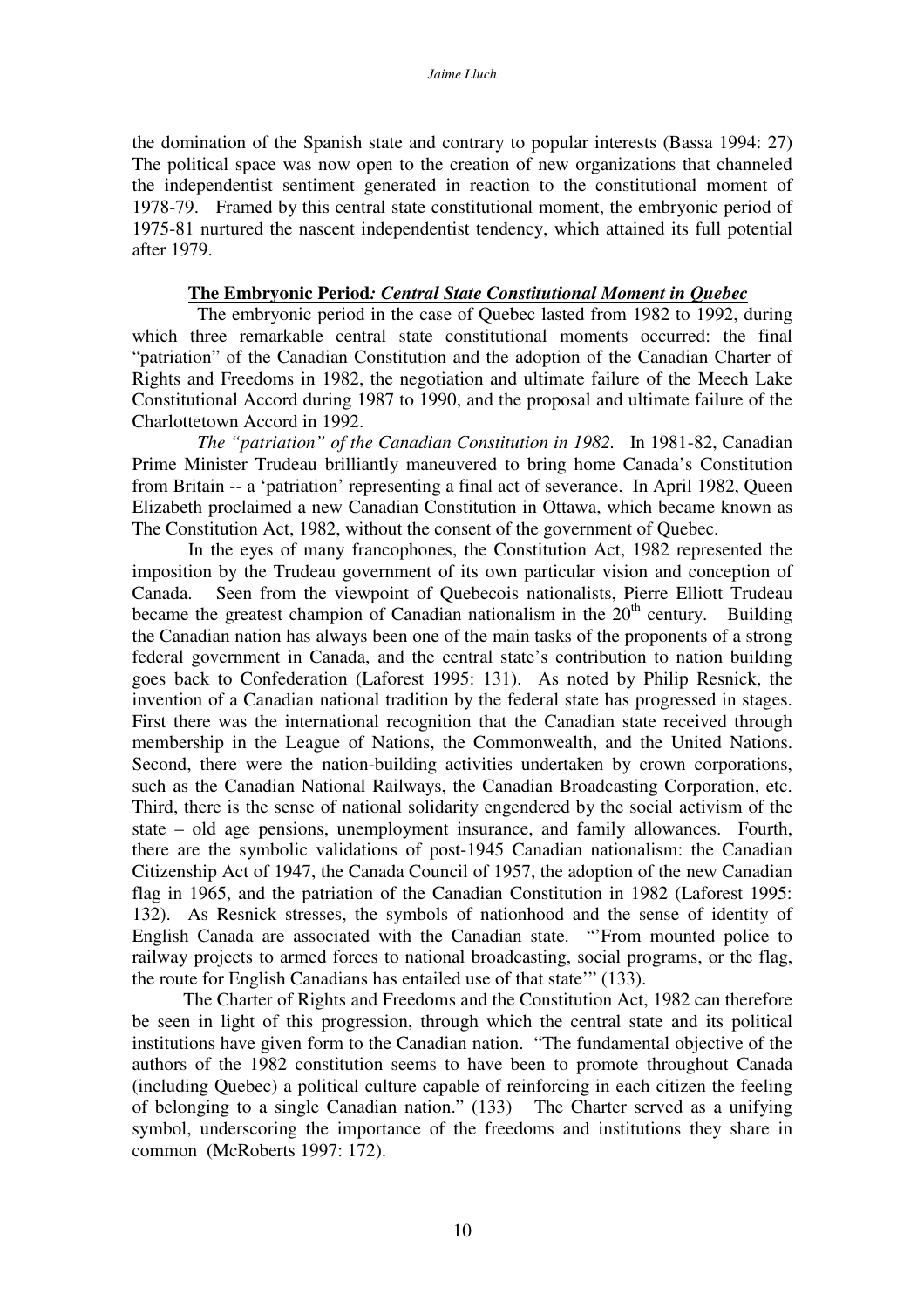The first constitutional moment that framed the embryonic period of the formation of the contemporary embodiment of autonomist nationalism in Quebec was the negotiation and enactment of the Constitution Act, 1982. This constitutional event embodied a pan-Canadian nationalism, and it had several repercussions in Quebec. First, it may have provoked a reaction among Quebeckers, reinforcing the independentist current within the national movement (McRoberts 1997: 174). Second, the national unity strategy of the Trudeau government incurred the "opposition of not just sovereigntists but also a good share of federalist opinion in Quebec. Indeed, *Quebec federalists were to remain badly divided for years to come.*" (174)(emphasis added) In short, the Constitution Act was badly out of step with majority opinion in Quebec, given that it was based on an idea of Canada that most Quebec francophones did not share. It set in motion a political reaction in the province that was compounded by the further responses to the next two constitutional moments during the 1982-1992 period. The end result, as we will see, is that a crisis was provoked within the federalist nationalist camp, which ultimately led to the birth of the contemporary institutional embodiment of autonomist nationalism, the ADQ.

*The Meech Lake Accord Process of 1987-1990.* Brian Mulroney of the Progressive-Conservative Party swept the federal election of 1984 with a promise to try to bring Quebec back into the Canadian constitutional fold. But the initiative was actually taken by premier Robert Bourassa of the federalist PLQ, who had won the provincial election of 1985. His government reiterated that even though they considered themselves federalists, they insisted that the Constitution Act as it was enacted was unacceptable to the Quebec government. The Bourassa government in Quebec released a five-point plan, outlining the conditions under which the Constitution Act would be acceptable to Quebec. Mulroney eventually identified the basis for a consensus, and their discussions resulted in the Meech Lake Accord of April 30, 1987, a set of constitutional revisions incorporating all of Quebec's five proposals and adding a sixth. This package was formally approved by the first ministers on June 13, 1987 (McRoberts 1997: 192).

The Accord was well received in Quebec, given that in the eyes of many francophones it did away with the systematic refusal to meet Quebec's demands that had been the hallmark of constitutional negotiations during the 14 years of the Trudeau era. It was ratified by the Quebec National Assembly on June 23, 1987, and then it was subject to a three-year process of ratification in the federal parliament and in all the provincial legislatures. Each of the ten provincial legislative assemblies was required to endorse the unanimous agreement that had given birth to the Accord (Laforest 1995: 108).

In the end, the Accord was not adopted, given that by the time the three-year limit had expired, the legislatures of two of the provinces, Manitoba and Newfoundland, had not yet approved the Accord. Therefore, on June 23, 1990, the Meech Lake Accord passed away, and the April 1987 compromise achieved on the shores of Lake Meech had been defeated. That same evening, the premier of Quebec, Robert Bourassa, gave a speech under a solemn ambiance at the National Assembly in which he declared: "'No matter what anyone says or does, Quebec has always been, is now and will always be a distinct society, free and capable of taking responsibility for its destiny and development'" (A. Brian Tanguay 2003: 262). This disappointing end for the Accord also initiated a period of crisis in the political party system in the province, and, in particular, within the federalist PLQ and those who composed its most nationalist wing,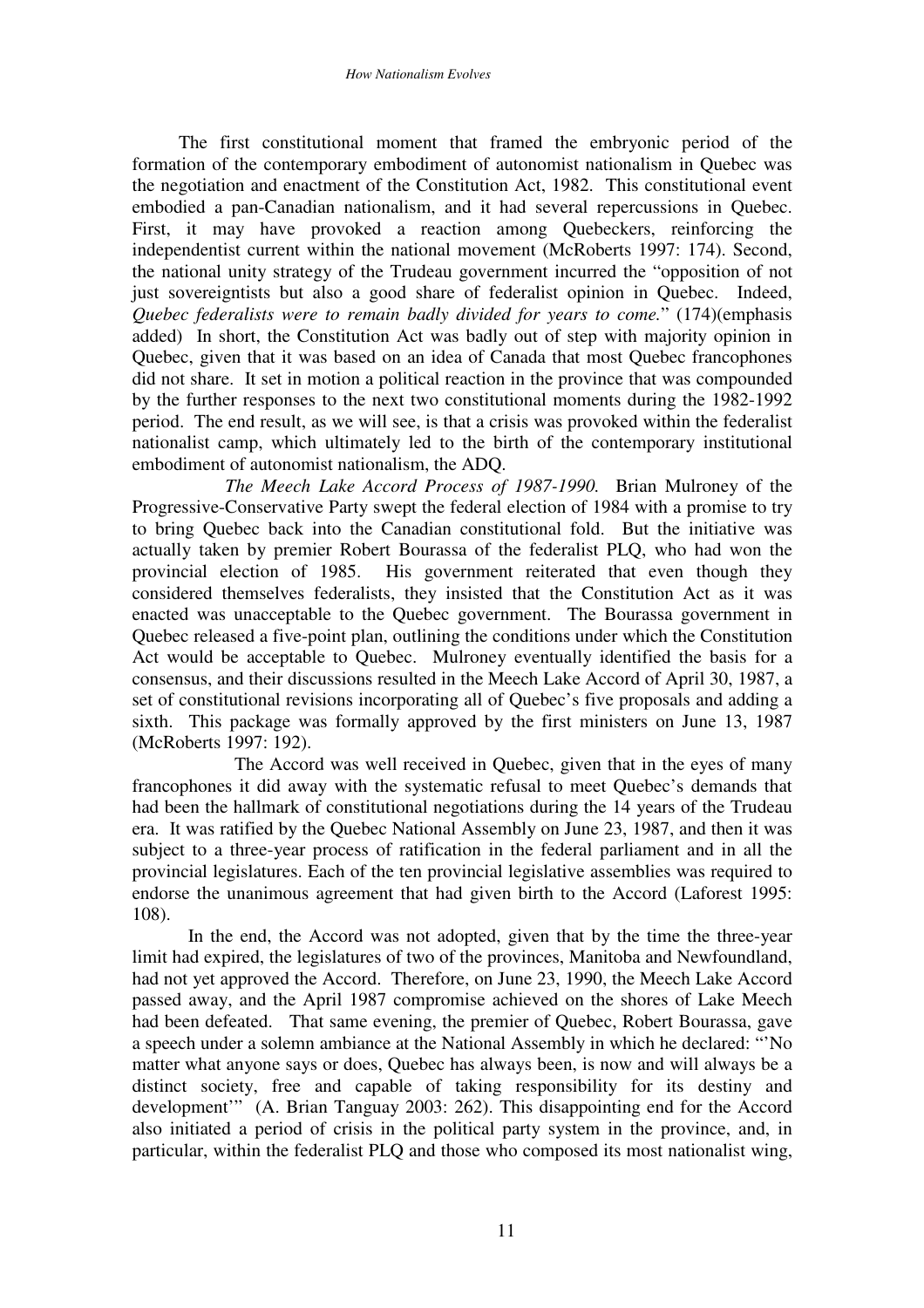which ultimately led to the formation of the contemporary institutional carrier of autonomist nationalism in the province, namely, the ADQ. The failure of Meech Lake thus led to the radicalization of the nationalist wing of the PLQ. Prof. Guy Laforest was the president of the ADQ from October 2002 to September 2004, and he believes "the birth of the ADQ in 1994 must be understood as one of the consequences of the failure of the Meech Lake Accord in June 1990" (Laforest 1994: 307).

*The Post-Meech Period and the Charlottetown Accord Process of 1992.* After the failure of the Meech Lake Accord process during 1987-1990, the disappointment was quite intense among francophones, compounded by a sense of rejection. Support for Quebec sovereignty reached unprecedented heights immediately after the failure of the Accord. By November 1990, it had reached 64% among Quebec residents, with only 30% opposed (McRoberts 1997: 204). In some public opinion surveys, seven out of ten persons pronounced themselves in favor of sovereigntist positions (Lemieux 1993: 173). The Bourassa government announced it was withdrawing from any further constitutional talks. After this defeat, the federalist PLQ found itself without a constitutional program. In order to develop new positions, the party created an internal committee popularly known as the Allaire Committee, presided by Jean Allaire, a corporate law attorney from Laval who was a well respected militant of long standing in the PLQ. In addition, on September 4, 1990 the government announced it was creating a parliamentary commission of the National Assembly on Quebec's constitutional and political future, popularly known as the Bélanger-Campeau Commission (Gagnon and Latouche 1991: 37).

The Allaire Committee's Report was published at the end of January 1991, and it proposed a "minimal" federalism, wherein the competences of the federal government would be reduced to defense and security, customs and tariffs, currency and the debt held in common, etc*.* (Gagnon and Latouche 1991: 485).

The Allaire Report constituted a radical shift from the Liberal Party's 1980 Beige Paper. Reflecting the nationalist animus of the PLQ at that time, the Congress of the PLQ of March 1991 adopted the Allaire Report with minor modifications. Twothirds of the delegates at the Congress voted to adopt the Allaire Report as the official position of the PLQ (Béliveau 2002: 48; McRoberts 1997: 206). Shortly thereafter, in June 1991, Bill 150 was passed by the National Assembly, requiring the government to hold a referendum on sovereignty either in June or October of 1992.

In 1992, the Mulroney government initiated a new round of constitutional negotiations between itself, provincial governments, territorial leaders, and leaders of the four main aboriginal groups (McRoberts 1997: 207). An agreement was reached on July 7, 1992 between the federal government, nine provincial governments (excluding Quebec), two territories, and four aboriginal groups.

By August 1992, premier Bourassa had agreed to return to the constitutional negotiating table, and he participated in the negotiations between federal officials, the provincial first ministers, and autochtonous leaders, at Charlottetown. On August 26, 1992 all the parties subscribed what became known as the Charlottetown Accord. By that time, Bourassa was able to convince most of the PLQ -- with the important exceptions of Jean Allaire and Mario Dumont (leader of the PLQ's youth wing, *Commission-Jeunesse*) -- to accept the Charlottetown Accord as an acceptable reform of the Canadian constitution. All the Liberal members of Parliament except one followed Bourassa. (A. Brian Tanguay 2003: 229) A referendum on the package of reforms known as the Charlottetown Accord was set for October 1992. The two most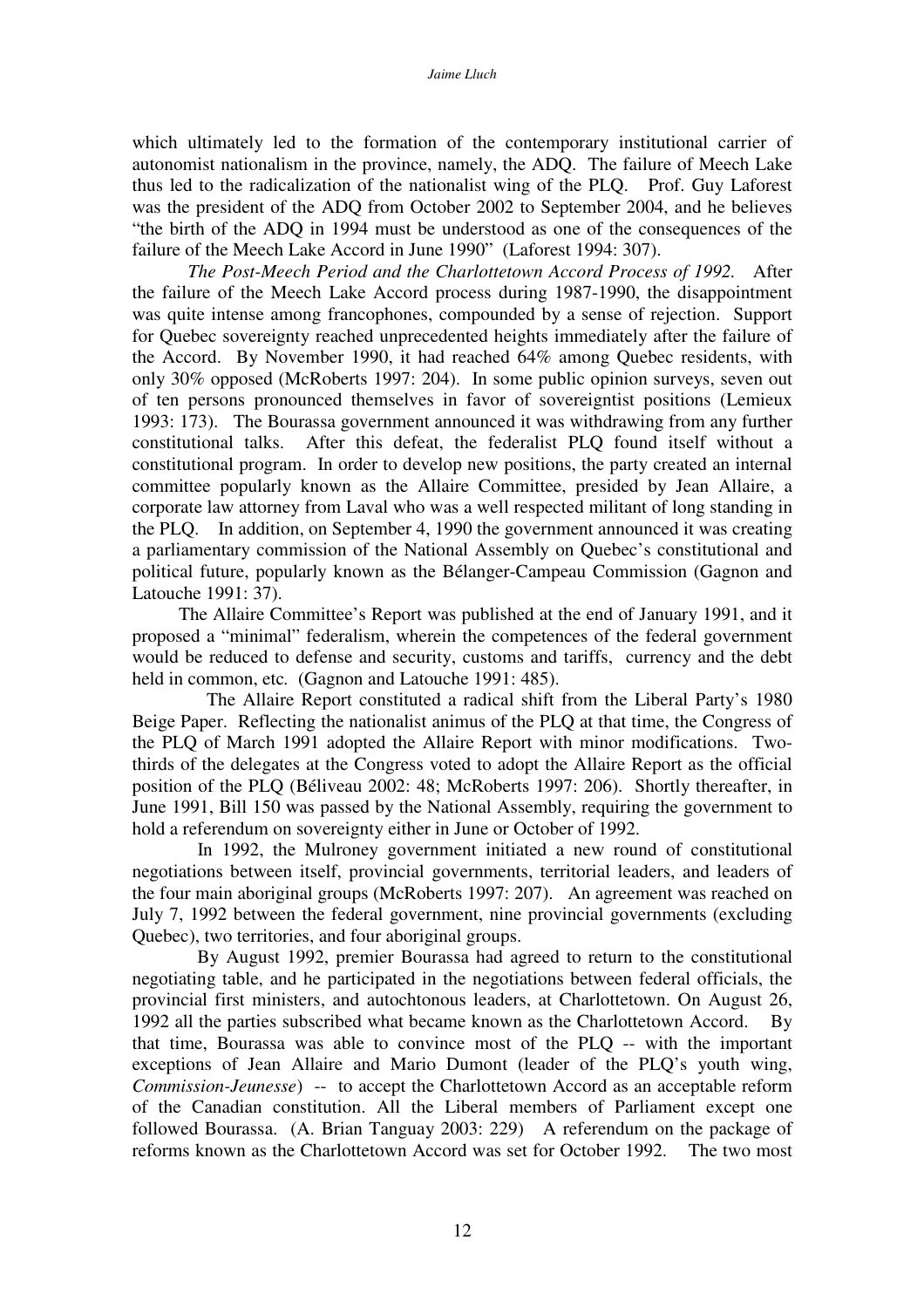notable leaders of the nationalist and autonomist wing of the PLQ, Allaire and Dumont, and many members of the youth wing of the Liberal Party, formed *Le Réseau des Libéraux pour le Non* and supported the "No" vote in the referendum now proposed for October on whether to approve the reform of the Canadian Constitution based on the set of reforms contained in the Charlottetown Accord. This solidified Allaire's and Dumont's position as dissidents within their own party, and further advanced the consolidation of a nationalist/autonomist nucleus of dissent within the federalist PLQ. On October 26, 1992 the referendum was held, with an 83% participation rate in Quebec. Of these, 56.6% voted for the "No" and 43.4% for the "Yes." Outside Quebec, 54.3% voted against the Accord and 45.7% voted "Yes." In the eyes of many francophone Quebeckers, the Charlottetown Accord represented a step backward from the original Meech Lake proposal (Laforest and Gibbins 1998).

The third constitutional moment that framed the embryonic period of the formation of the contemporary embodiment of autonomist nationalism in Quebec was the negotiation and failure of the Charlottetown Accord in 1992. As explained previously, although the PLQ has throughout remained the most federalist party within the political party system of Quebec in its political and constitutional orientation, it has had periods where it has been strongly autonomist in orientation, such as in the period immediately following the failure of the Meech Lake agreement in 1990 (Lemieux 1993: 201). The clearest expression of this latent autonomist nationalism within the PLQ in the early 1990s was the Allaire Report and its formula for a radical devolution of powers to Quebec. For the nationalist/autonomist nucleus within the PLQ, their position within the party had become untenable, especially after they supported the "No" side in the campaign leading up to the October 26, 1992 referendum. In a sense, the autonomist nationalist political orientation had its embryonic period within the federalist PLQ between 1982 and 1992. But by 1992 its possibilities within the PLQ itself had been exhausted and another institutional carrier had to be found for the expression of the contemporary embodiment of autonomist nationalism.

## **The Impulse: The Contribution from Civil Society**

## **The Impulse:** *The Contribution from Civil Society in Catalunya*

ERC in the early 1980s was not an independentist political party (Buch 2001: 186). It was at that time still far from embodying an independentist orientation, and was still immersed in the indefinition and ambiguity of this early period (Rubiralta 2004: 184, 224). In the early 1980s, the independentist political space in Catalunya was occupied by three blocs, which could well be regarded as constitutive elements of "sociological nationalism" (Alquezar, Marin, Morales 2001: 186-7).

The first bloc was radical independentism, which developed from the groups that gravitated towards the *Independentistes dels Paisos Catalans* (IPC), which came from the PSAN-P. This sector believed that in light of the new constitutional superstructure existing between Spain and Catalunya it was necessary to insist on a rupturist strategy. This sector was given organizational momentum by the *Comites de Solidaritat amb els Patriotes Catalans* (CSPC), by the actions of *Terra Lliure*, and by the creation of the *Moviment en Defensa de la Terra* (MDT).

The second bloc was formed by *Nacionalistes d'Esquerra*, a group formed in 1980 with the intention of participating in the electoral process.

The third bloc was civic independentism, i.e., organizations and entities of the civil society that were proponents and supporters of independentism. The most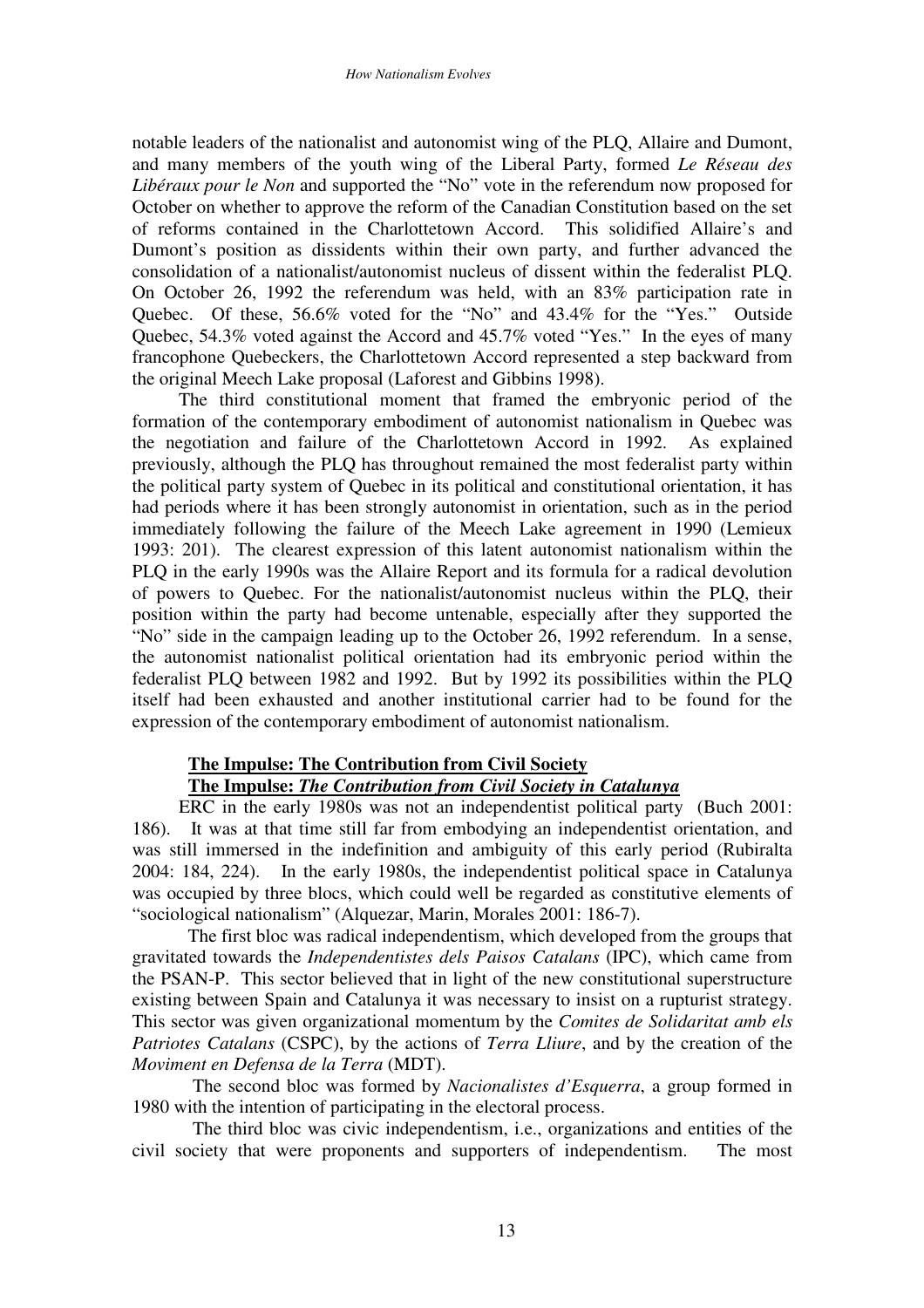prominent of these organizations was *La Crida a la Solidaritat en Defensa de la Llengua, la Cultura i la Nació Catalanes* ("la Crida"), which was a cultural and linguistic pressure group. It was a social movement, very malleable, which aimed to strengthen the level of national consciousness in Catalan society, through direct action campaigns and mass public acts. It aimed to be active in civil society, renouncing all ambition to attain institutional power, and did not aim to transform itself into a political party. In response to a manifesto alleging that Castillian was being marginalized in Catalonia, the *Centre Internacional Escarré per a les Minories Ètniques i Nacionals (CIEMEN)* published in 1981 a formal response entitled *Crida a la Solidaritat en Defensa de la Llengua, la Cultura i la Nació Catalanes*, with 130 signatures, calling for a public act of reflection. Out of this public assembly emerged the first secretariat of the newborn *Crida*, with Àngel Colom as its coordinator (Monné and Selga 1991: 32). Subsequent adhesions to the manifesto of the *Crida* exceeded 10,000 and dramatized the importance of associationism in Catalan society in the early 1980s. Among the organizations that supported the *Crida* were *Omnium Cultural, Xarxa Cultural, Orfeo Catala, Club d'Amics de la UNESCO, Centre Excursionista de Catalunya, Coral Sant Jordi*, and many others (19).

By the end of 1986, the *Crida* began a campaign to attract adherents based on the message of independence for Catalunya. "Independence is Possible: Come join the *Crida"* was the message diffused. It was meant to capitalize on the growing independentist sentiment and to attract younger folk. (117)

From its inception to 1986, when he left it to join ERC, the *Crida*'s principal and most charismatic leader was Àngel Colom. ERC's transformation began in October, 1986 when Colom joined that historic party, "*giving an impulse to the process of independentist refounding of ERC,* supported by its historic president, Heribert Barrera" (Rubiralta 2004: 224, emphasis added). The idea was to crystallize the independentists' long sought objective of attaining parliamentary representation, which had been denied them during the transition period (1975-1981). ERC's new independentism put an end to its historic indefinition and ambiguity, and was consolidated in 1989 (224). The new ERC of Angel Colom is going to consolidate its independentist project by benefiting from the sociological independentism that had been generated during the decade of the 1980s, thanks to the activism of many organizations, including *Terra Lliure*, *La Crida a la Solidaritat,* and other cultural/linguistic affirmation groups (Vilaregut 2004: 113). Thus commenced a process of unloading of militants from the various small organizations of popular, civic, and militant independentism onto ERC (113). In June 1993, *La Crida* announced its self-dissolution, and a considerable portion of its militancy joined ERC (Rubiralta 2004: 204).

## **The Impulse:** *The Contribution from Civil Society in Quebec*

As in the case of ERC in Catalunya, an impulse for the formation and founding of the party that eventually came to be known as the ADQ was given by elements coming from the sphere of sociological nationalism.

On November 26, 1992 the Executive of the PLQ decided to expulse Mario Dumont from the party. In the wake of Dumont's expulsion, shortly thereafter Jean Allaire and some of his supporters resigned from the party (89). Thus, by November 1992, Allaire -- a member of the PLQ for 36 years and an acquaintance of premier Bourassa for 40 years -- and Dumont, a very young leader of the PLQ, found themselves in a political desert, devoid of a party.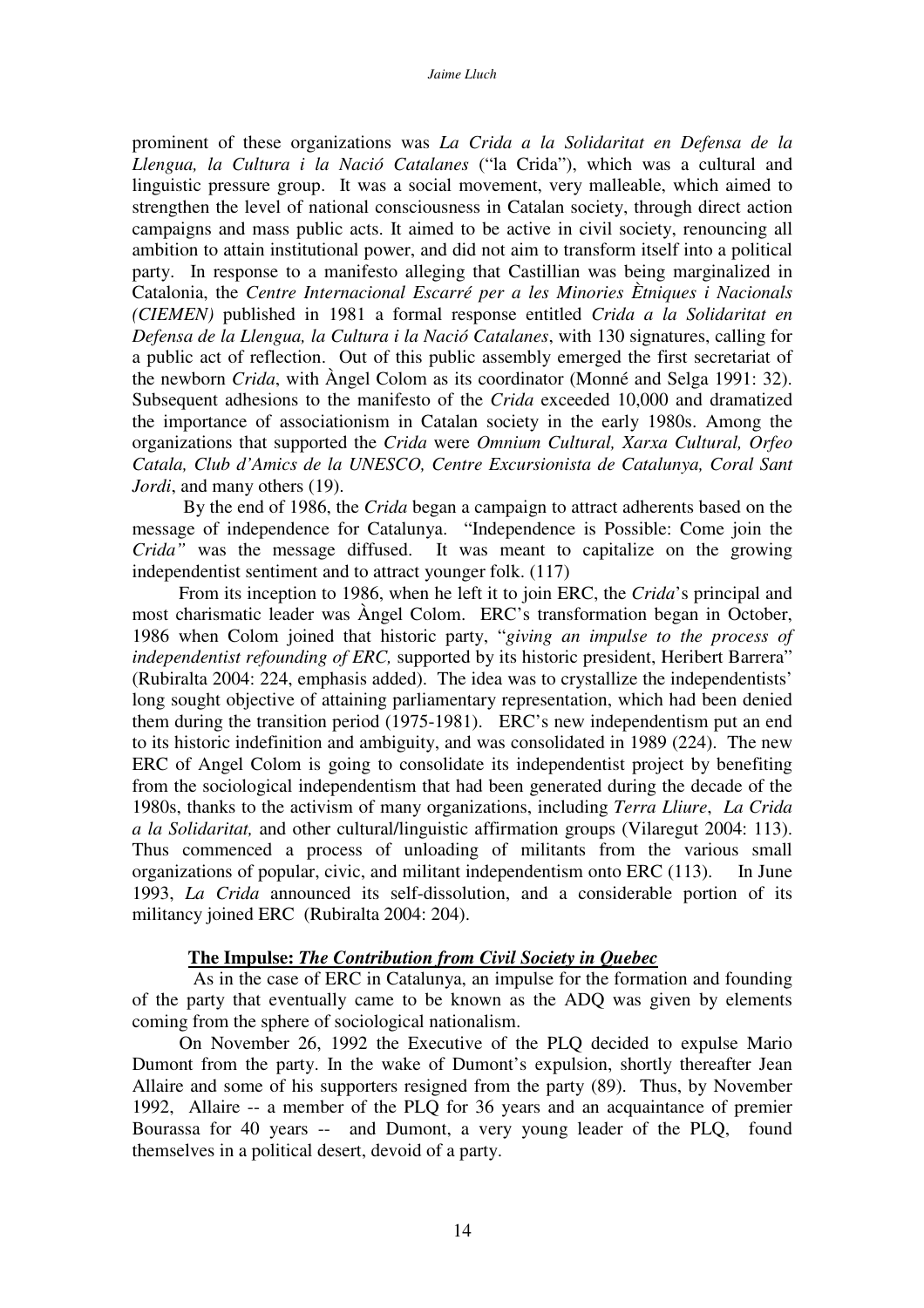Allaire has pointed out that at the root of the decision to found the ADQ was the outreach they did to elements from civil society and the feedback they received. In January 1993, Allaire and Dumont took the initiative to bring people together from all the regions of Quebec and from all the political tendencies in a group to reflect on the future of Quebec. This became known as the *Groupe Réflexion Québec*. It served as a civil society forum, helping to generate new ideas about the political options facing the province. 8

In the Fall of 1993 the *Groupe Réflexion Québec* published its document entitled "*Un Québec Responsable"* widely and cheaply diffused by the journal Agora. The document's introductory page, subscribed by Allaire and Dumont, explained that the group was "neither a political party nor an embryo of a political party…After having confirmed the impossibility of pursuing unimpeded reflection within the political parties, we decided to organize a group of reflection independent of the organized political parties. The organization of the group was undertaken at the end of 1992 and the beginning of 1993…The conditions for admission into the group included not being an active member of a political party…" (*Agora* 1993: 3). According to Guy Laforest, who became a member of the ADO in February 2000 and was its president from October 2002 to September 2004, the foundation of the ADQ was closely related to the [work realized and the] report released by the *Groupe Réflexion Québec* (Laforest 2004:  $309.9$ 

## **The Founding of the New Nationalist Political Orientation: Consolidation of Nucleus of Leadership in Catalunya**

By 1987 sociological independentism had been gaining force, especially among the youth sector. Among the young, it was an independentism with a weak ideological component, but proudly displaying the ethnosymbolism of nationhood, such as the use of the *estelada* flag (David Bassa 1994: 100). Yet, by 1987 it was clear there was a demand for an independentist political party, but the growth of sociological independentism up to this time had not yet succeeded in establishing its own party with a presence in the Catalan Parliament. Thus, independentists started considering whether ERC, the party closest to their ideals, and one with distinguished historical credentials, could be somehow transformed and effectively re-founded.

In the election for the Catalan Parliament held in 1980, ERC decided to support the winning party in that election, CiU. Heribert Barrera negotiated ERC's support of CiU in the government that was formed, and presided by Jordi Pujol. This pact with CiU in 1980 initiated a period of years in which ERC was essentially in its shadow (Lucas 2004: 99). This period ended in 1987, when a new team of leaders came to dominate the party, and rejected the policy of collaboration with CiU.

In 1984, Josep Lluis Carod Rovira, the former president of ERC, was in the small extra-parliamentary party known as *Nacionalistes d'Esquerra,* which he had helped found in 1980. They participated in the elections of that year, obtaining very meager results. This experience made him reflect and he came to the conclusion that there was no space in the Catalan party system for a new party (Sanchis 2003). Subsequently, in 1986, Carod was able to meet with Heribert Barrera, the secretary general of ERC at that point and one of the historic figures of the party. Barrera and Carod both agreed

<sup>&</sup>lt;sup>8</sup> Personal interview with Jean Allaire, June 22, 2005, at UQAM, Montreal.

 $9$  Personal interview with Guy Laforest, June 3, 2005, at Universite Laval, Quebec City.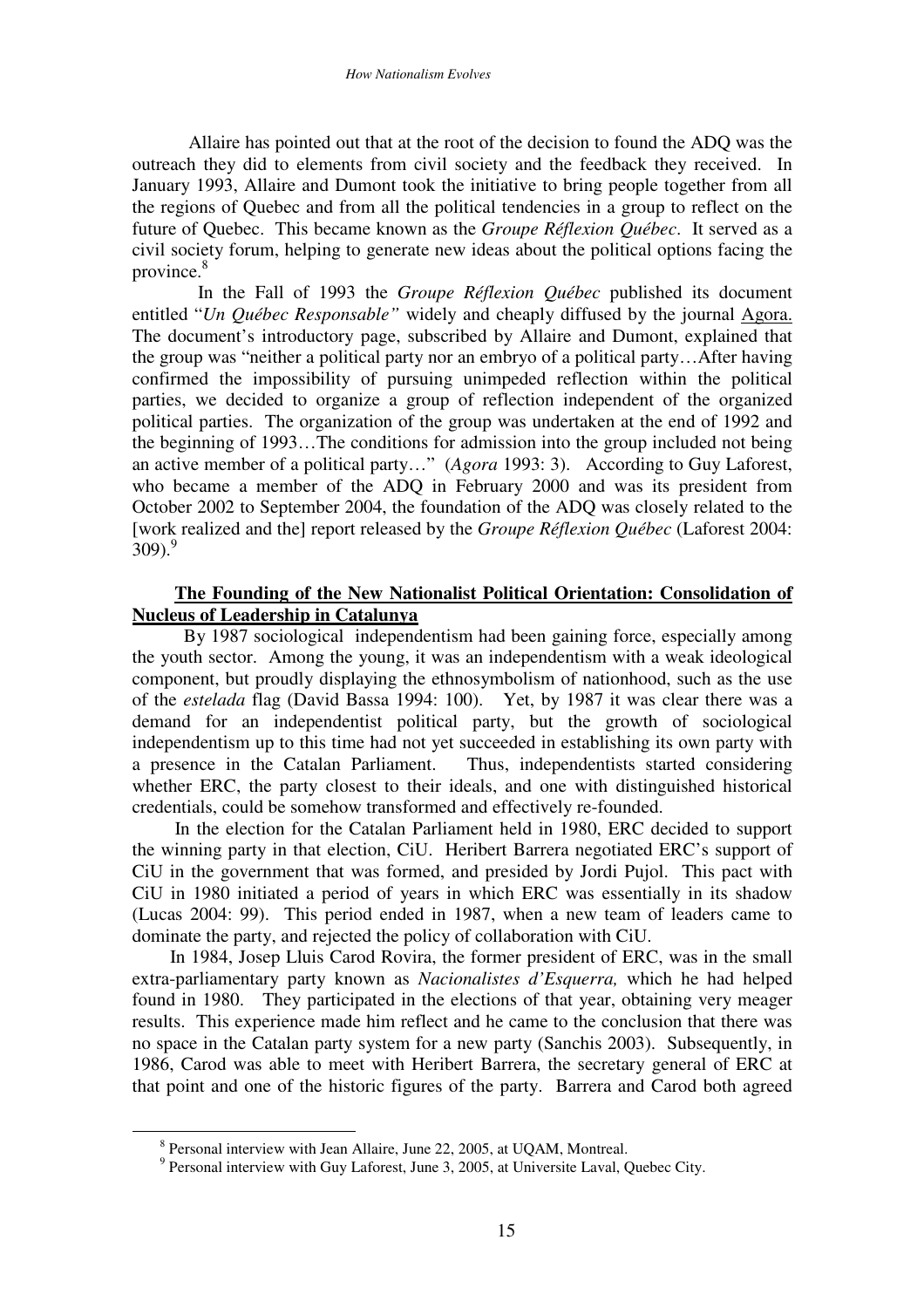that the only way to agglutinate all the people who were progressive and had a national consciousness was to do so through ERC.

Subsequently, Carod met several times with Angel Colom, the Coordinator of *La Crida,* to discuss their plans for refounding ERC, and then met again with Heribert Barrera (Lucas 2004: 115). Both agreed that ERC was an agonizing party, without its own political personality, and having the leadership with the highest median age of any in the Parliament. Despite this general outlook, the two of them decided it was worth trying to resuscitate ERC, giving it a new political and generational profile. Barrera had announced that he would no longer be the secretary general. At the XV Congress held in 1987, Joan Hortala was elected secretary general, with a promise to incorporate Carod and Colom and the leadership that had promoted the *Crida Nacional a ERC*. A month later, Carod and Colom officially joined ERC. Colom set out to develop a style of tireless activism, similar to what he had done at the *Crida.* He set himself the mission of rebuilding ERC, taking on the task of attracting as many people as possible into it. Slowly people started adhering to their proposed plan. The new adherents came from three sectors. First, militants from the *Nacionalistes d'Esquerra* that came with Carod. Second, an important group coming with Colom from *La Crida a la Solidaritat* (Lucas 2004: 119). Finally, independent militants, who saw this proposed plan as an occasion to rejuvenate and energize a sagging and fragmented independentist movement (Sanchis 2003: 93). In the Catalan Parliament election of 1988, ERC improved slightly its position, passing from 5 to 6 members of Parliament. Both Angel Colom and Carod Rovira became members of Parliament. This new parliamentary group openly broke with CiU, accusing it of "defending the most conservative mechanisms of the country" (Lucas 2004: 126).

In 1989 the party celebrated its XVI Congress in Lleida, one of the most important in its recent history. Angel Colom won the post of secretary general by a narrow margin, with the support of Barrera and Carod, and remained in the post until he left ERC in October 1996 (134). Under Angel Colom's leadership, ERC developed from 1989 onwards a monothematic, unswerving, and intransigent independentist discourse. The party shifted its focus to the identity/national axis. The social and political economy axes were inexistent in ERC's discourse during the period of Angel Colom's leadership (Sanchis 2003: 95). However, even Carod Rovira has recognized that Angel Colom's unswerving independentism helped ERC to re-create and re-found its image, playing a positive role. It also helped to advance the independentist message among the citizenry, disassociating it from violence (98). After the Congress in Lleida in 1989, with the party's new independentist message, the door was open for all sectors of independentism to enter the party. In the months following the Lleida Congress, the party received a wave of affiliations. Slowly, there was a movement of incorporation of many elements coming from radical independentism (Alquezar, Marin, Morales 2001: 190).

After the election of Angel Colom as its secretary general in 1989 at Lleida, the renovated and re-founded ERC experienced an unparalleled generational change, a rapid growth in its militant ranks, and a profound transformation in the profile of its leadership. For example, a study conducted by the *Universitat Autonoma de Barcelona* of the militants who attended the XIX Congress of ERC in 1993, showed that a third of the militants were between 25 and 34 years of age, and another third between 35 and 50, quite a different profile when compared to the pre-1989 gentrified party. The median age of the leaders with posts in the party was 37.3 In 1993, the data showed that 66.8%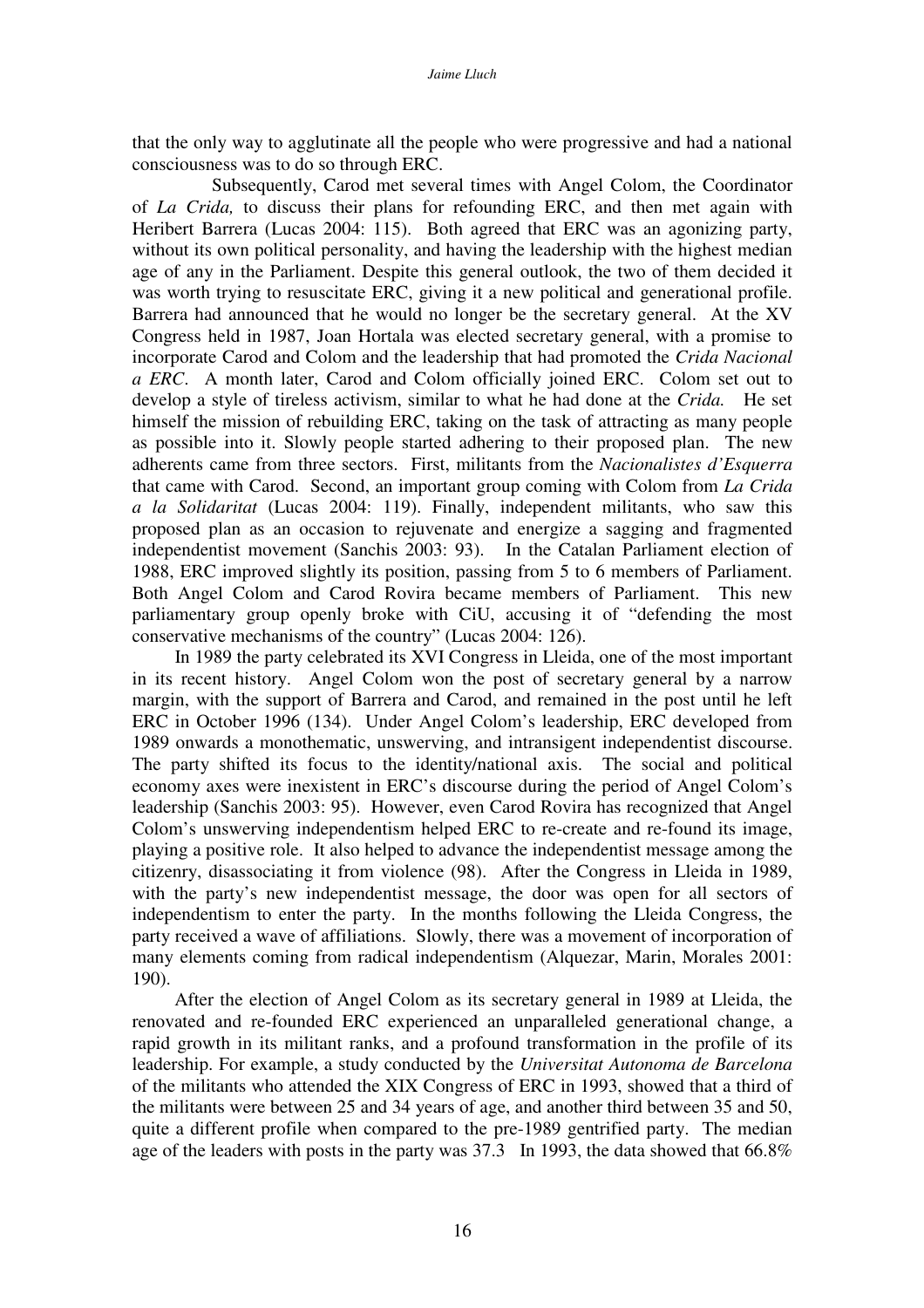of the attendees had entered the party since 1989. Only 15% of the attendees had been in the party before the *Crida Nacional a ERC.* Among those who stated they had a post of high responsibility, more than half had joined the party after 1989, attracted by the new independentist orientation. It was also determined that 70% of the attendees had come to ERC from other independentist (extra-parliamentary) parties and organizations. Only 7.8% had come from CiU. Thus, from 1989 on, ERC had become the political formation agglutinating the independentists (Lucas 2004: 137). The new leadership quickly gave concrete institutional shape to its new orientation, obtaining the approval in the Catalan Parliament of a resolution asserting the right to self-determination (140).

It can be said that ERC has grown and strengthened itself from the membership and the militancy of previously existing independentist organizations, i.e., from sociological nationalism. ERC had become the dominant expression of moderate independentism (Bassa 1994: 156). The entry into ERC of independentists from all ranks is dramatized by an analysis ERC's members of Parliament who were active during the 4th (1992), 5th (1995), and 6th (2000) legislatures of the Catalan Parliament. Of a total of 21 members of Parliament active during this period, only two had entered ERC before 1987, while the majority had entered the party between 1987 and 1992. Four of them had been active in radical independentist organizations before joining ERC. Seven of them had been active in *La Crida* or civic independentism. Five of them had been active in *Nacionalistes d'Esquerra*. In total, 13 of the 21 members of Parliament had come from extra-parliamentary independentist organizations. None came from the orbit of CiU (Alquezar, Marin, Morales 2001: 192).

## **The Founding of the New Nationalist Political Orientation:** *Consolidation of Nucleus of Leadership in Quebec*

When the participants in the *Groupe Réflexion Québec* met in early 1993, the participants were interested in elaborating a new project for Quebec, capable of bringing together many people from diverse strands of society. A "third way" seemed to be in the making, but it wasn't clear yet that this process would culminate in the formation of a new party. Once the Report of the Group had been published, it dissolved itself, and it wasn't clear what would follow it. One option was simply leaving it at that, and having each one return to his or her chores. Another option was to turn it into a foundation for a movement or a pressure group to express its opinion about topics of current interest, without taking any concrete, practical action. A third option was to turn it into the foundation for a new political party, responding to the demand that was felt among the population for a "third way" option. Among the participants of the *Groupe Réflexion Québec*, there were advocates of all three options (Allaire 1994: 53). On October 2, 1993, it was decided to turn the network of reflection into *Groupe Action Québec,* with a mandate to take the group's report to the population to discuss and publicize the result. An intensive tour of the entire province was undertaken, in which more than 30 meetings were held and more than 2,000 persons were consulted (55).

On December 13, 1993, Allaire announced the formation of a new political party, the *Action démocratique du Québec*. A declaration of principles was adopted at Trois-Rivières on December 12, 1993 by an assembly of 165 delegates. On January 18, 1994 the Director General of Elections in Quebec authorized the formation of the ADQ. The ADQ held its first Congress on March 5-6 1994 (57). Allaire was selected as *chef* of the party and Dumont as President. Shortly thereafter Allaire announced that he would not be able to continue because of a cardiac condition, and Dumont replaced him.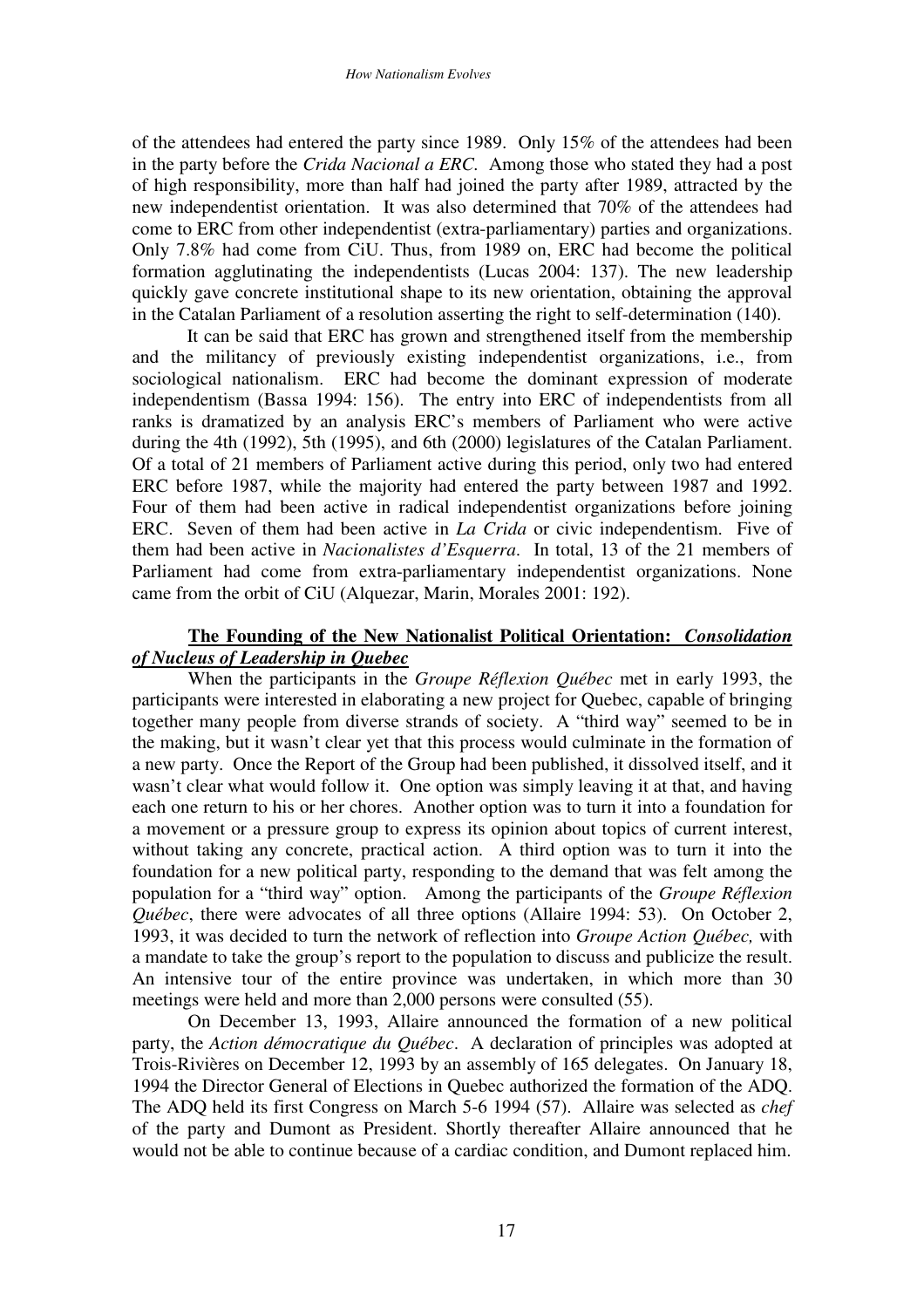In the 1994 provincial election, the new party received 6.5% of the vote, and Dumont became a member of the National Assembly. The PQ won that election with a comfortable majority in the National Assembly, and PQ premier Jacques Parizeau set course for holding a second referendum on sovereignty in 1995. The new party formed part of the coalition for the "Yes" (the pro-independence option) in the Referendum on sovereignty held on October 30, 1995, forming a triple alliance with the independentist formations, the PQ and the *Bloc Québécois* on June 9, 1994 (Beliveau 2002: Chap. 10). After the defeat of the pro-independence proposal by a narrow margin in the 1995 Referendum, the ADQ came to believe that the Quebecois people did not at the moment want a radical rupture with Canada and deplored the constitutional obsession in Quebecois politics. The party decided to adopt a moratorium for 10 years on the ageold constitutional dilemma between independentists and federalists (ADQ *Corvée Place du Québec*-2004: 11). For the ADQ, the classic independence-federalism dichotomy was in need of revision and rethinking. The ADQ argued that the province more than ever needed a strong autonomist voice, a current of autonomist thought, and an institutional carrier for the autonomist nationalist political orientation (11). During 2000 and 2001 the party undertook a programmatic consolidation, developing a more coherent set of values and principles. In the provincial elections of April 14, 2003, the party obtained 18% of the vote, but obtained only five members of the National Assembly, due to the distortion caused by the electoral system. In the provincial elections of March 26, 2007-- to the surprise of many political observers -- the ADQ became the second most voted party in the province, beating the PQ and becoming the official opposition to the PLQ minority government of prime minister Jean Charest. It obtained 30.80% of the vote and 41 seats in the Quebec National Assembly. The party continues to be the carrier of autonomist nationalism in the province at present, and it represents the elusive third way, according to Guy Laforest, in between the politics of identity of the PQ and the politics of interest of the PLQ (Laforest 2004: 321; ADQ *Corvée Place du Québec* 2004).

## **Conclusion: How Nationalism Evolves**

In the early 1980s, the Catalan national movement did not have an independentist national political party in the Catalan Parliament. Only two political orientations existed within the national movement in the sphere of parliamentary politics: autonomist nationalism and federalist nationalism. Thus, independentism at that time existed only in the sphere of sociological nationalism, living a marginal existence, and was largely absent from the sphere of parliamentary politics. In the late 1980s, for the first time in the history of political catalanism, this situation changed dramatically. Similarly, in the 1980s, the Quebecois national movement did not have an autonomist national political party in the National Assembly. Only two political orientations existed within the national movement in the sphere of parliamentary politics: independentist nationalism and federalist nationalism. Thus, autonomism at that time was politically voiceless, and was largely unrepresented in the sphere of parliamentary politics. This political configuration changed in the 1990s.

The "tipping point," that is, the juncture at which a new political orientation is successfully established in the arena of electoral competition and parliamentary politics, was reached in 1989 in Catalunya and in 2004 in Quebec. At that point, these national movements diversified and expanded, and now three political orientations within these national movements are represented in the sphere of formal party politics.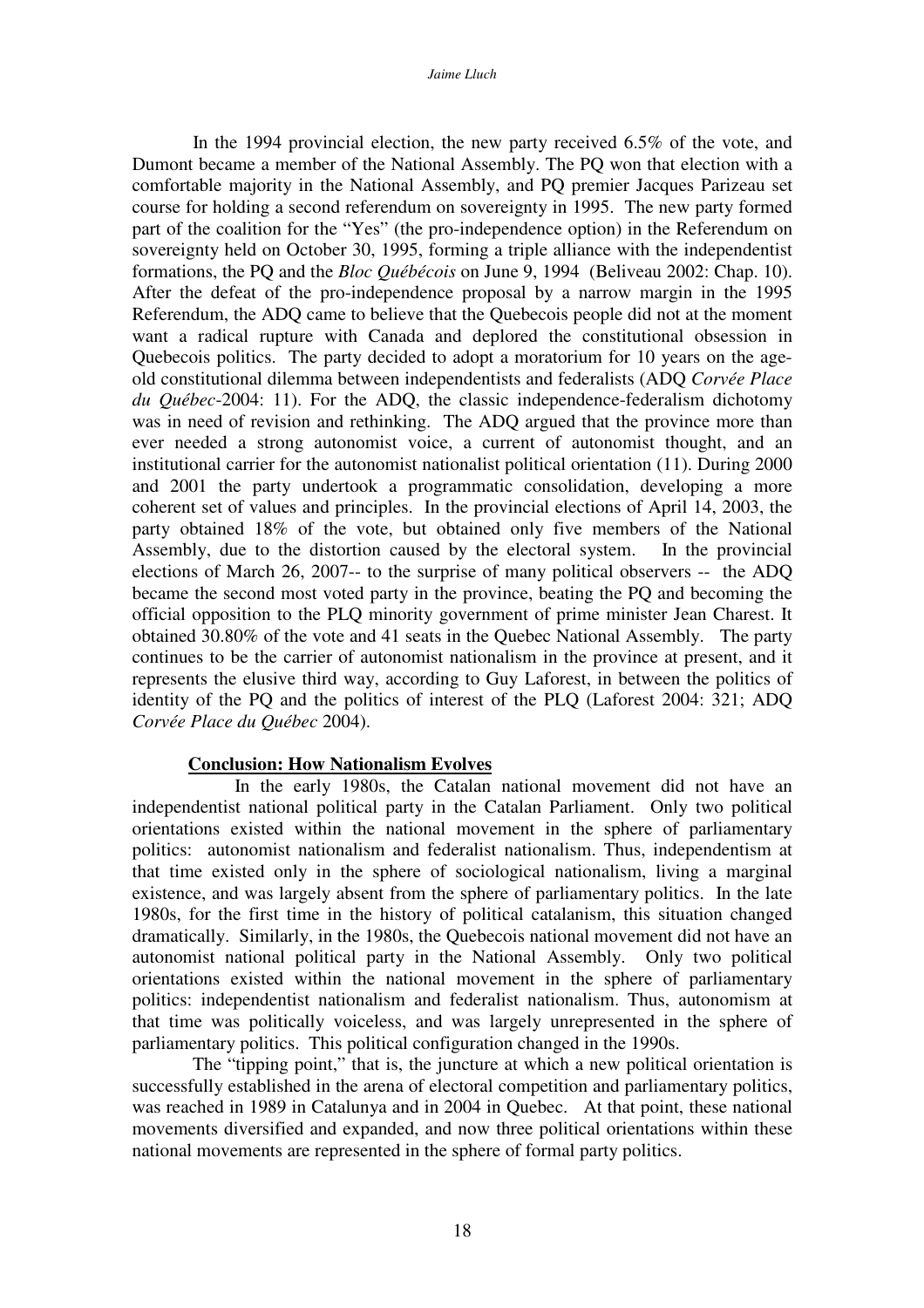I have traced the process through which this "tipping point" was reached. It was a temporal sequence that evolved in four phases, which can be conceptualized as: the pre-embryonic period phase, the embryonic period phase (in Catalunya from 1975 to 1981 and in Quebec from 1982 to 1992), the impulse phase, and the formation and founding phase. In each of these phases, a key variable was involved: the existence of a preexistent ideology, the occurrence of a central state constitutional moment, an impulse from the sphere of sociological nationalism, and the consolidation of a new leadership nucleus. Independentism in Catalunya and autonomism in Quebec are now part of the mainstream of their respective national movements and have acquired an aura of legitimacy and permanence within them. Once the "tipping point" has been reached, the newly institutionalized political orientations then undergo a period of maintenance and growth, reaching an ideological plateau that give them the imprint of permanence and legitimacy within their national movements. Also, the political orientation each of these nationalist parties proclaims has become more widely known and more widely supported among the citizenry. Nationalists in Catalunya now have a clear independentist alternative coexisting with the other two historically dominant political orientations: autonomist and federalist nationalism. Similarly, nationalists in Quebec now have a clear autonomist alternative competing with the other two post-1976 historically-dominant political orientations: independentist nationalism and federalist nationalism.

My work indicates that central state/majority nation nationalism plays a central role in configuring the trigger event that sets in motion the process that leads to the founding of a new political orientation within a national movement. The embryonic period of the formation of a new nationalist political orientation is framed by a central state constitutional moment, which itself is interpreted by the minority nationalists as an instance of majority nation nationalism. My analysis highlights the influence of central state constitutional transformative events on minority nations' national movements. My argument also underscores the dynamic and fluid nature of nationalism, its contingent and non-deterministic nature, and the key role played by the ideological and political encounter between the central state, and the majority nation nationalism it sometimes promotes, and minority nations' national movements.

Immediately following the embryonic period, two other variables came into play to give shape to the new political current: a critical contribution was made by individuals and organizations from the sphere of sociological nationalism, and eventually a new nucleus of leadership coalesced, which steered the process of founding the new nationalist political current.

My findings point us toward a renewed appreciation of the relevance of political factors in understanding how a novel nationalist political orientation is successfully established in the parliamentary sphere. The findings we have derived from our study of the Quebecois and Catalan national movements point us toward broader conclusions. We need to focus on the identification of the "trigger" event that serves as the immediate catalyst for the founding, growth, and strengthening of new nationalist orientations (led by nationalist parties) in other cases of stateless nationhood. I hypothesize that the impact of the central state's majority nation nationalism on minority nations' national movements plays a critical role in the emergence and strengthening of new nationalist parties within the national movements of sub-state national societies. The latter are embedded within a central state, which tends to promote the majority's form of nationalism. Sub-state national societies, thus, are a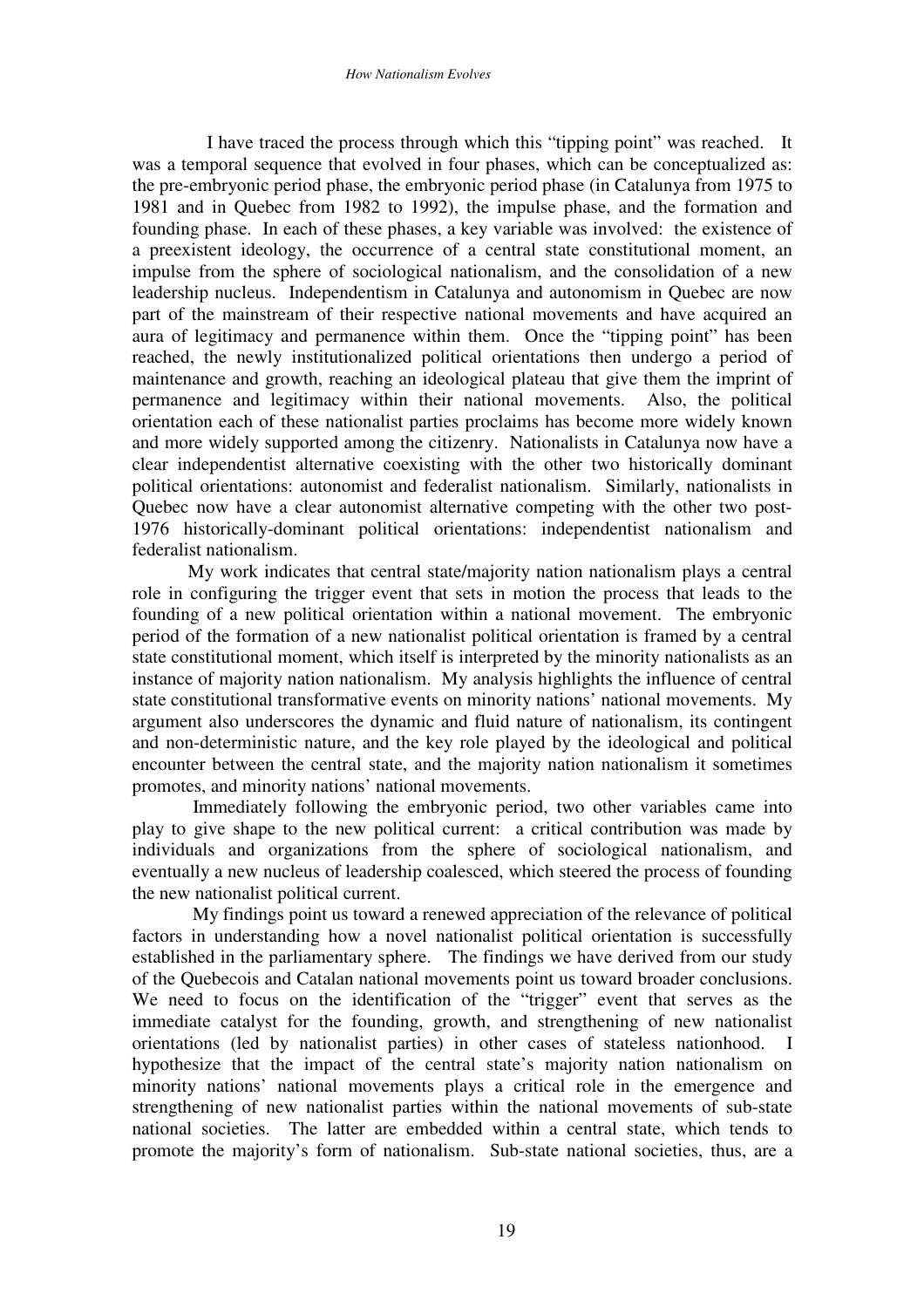locus of political struggle between minority and majority nationalisms. My future research agenda, calling for further comparisons with other cases of stateless nationhood encompassed by my scope conditions, will serve to test the explanatory theses proposed here.

#### **References**

Books, Journals, and Newspapers

Ackerman, Bruce. 1991. *We the People.* Cambridge: Harvard University Press.

*Agora.* 1993*.* Groupe Réflexion Québec. « Un Québec Responsable » Autumn.

Allaire, Jean. 1994. *Québec Demain.* Québec : Éditions Virage.

Alquezar, Ramón, Enric Marín, and Mercè Morales, eds. 2001. *Esquerra Republicana de . Catalunya: 70 Anys d'Historia.* Barcelona: Columna Edicions.

Argelaguet, Jordi. 2004. « L'Esquerra Republicana de Catalunya : le troisième force de l'espace politique catalan*. » Pôle Sud* 20 (Mai).

*Avui*. 1986. "Una Necessitat Vital: Refundar ERC?" November 1: 9.

*Avui*. 1986. "Crida Nacional a Esquerra Republicana de Catalunya." December 24: 5.

Baltazhar, Louis. 1995. "Quebec and the Ideal of Federalism." *The Annals of the American Academy of Political and Social Science* 538 (March).

Bassa, David. 1997. *L'Independentisme Armat a la Catalunya Recent.* Barcelona: Editorial Rourich.

Bassa, David, Carles Benítez, Carles Castellanos, and Raimon Soler. 1994. *L'Independentisme Catala (1979-1994).* Barcelona: Llibres de l'Index.

Béliveau, Julien. 2002. *Mario Dumont : Le Pouvoir de l'Image.* Montréal : Trait d'Union.

Bernier, Robert, Maurice Pinard and Vincent Lemieux. 1997. *Un Combat Inachevé.* Québec: Les Presses de l'Université du Québec.

Brubaker, Rogers. 1998. "Myths and Misconceptions in the Study of Nationalism." In *The State of the Nation: Ernest Gellner and the theory of Nationalism*, ed. John A. Hall, 40-90. Cambridge: Cambridge University Press.

\_\_\_\_\_\_\_\_. 1997. *Nationalism Reframed: Nationhood and the National Question in the New Europe.* Cambridge: Cambridge University Press.

\_\_\_\_\_\_\_\_. 1992. *Citizenship and Nationhood in France and Germany*. Cambridge: Harvard University Press.

Buch, Roger. 2001. In *Esquerra Republicana de Catalunya: 70 Anys d'Historia,* eds. Ramón Alquezar, Enric Marín, and Mercè Morales. Barcelona: Columna Edicions.

Cardinal, Mario, Vincent Lemieux, and Florian Sauvageau. 1978. *Si L'Union Nationale M'Etait Contée.* Montréal : les Éditions du Boréal Express.

Castiñeira, Ángel. 2001. *Catalunya com a Projecte.* Barcelona: Editorial Proa.

- Chambers, Simone. 1998. "Contract or Conversation? Theoretical Lessons from the Canadian Constitutional Crisis." *Politics & Society* 26(1): 143-72.
- Gagnon, Alain, Montserrat Guibernau and Francois Rocher. 2003. *The Conditions of Diversity in Multinational Democracies*. Montréal: Institute for Research and Public Policy.

Gagnon, Alain. 1998. *Québec y el Federalismo Canadiense.* Madrid: Consejo Superior de Investigaciones Científicas.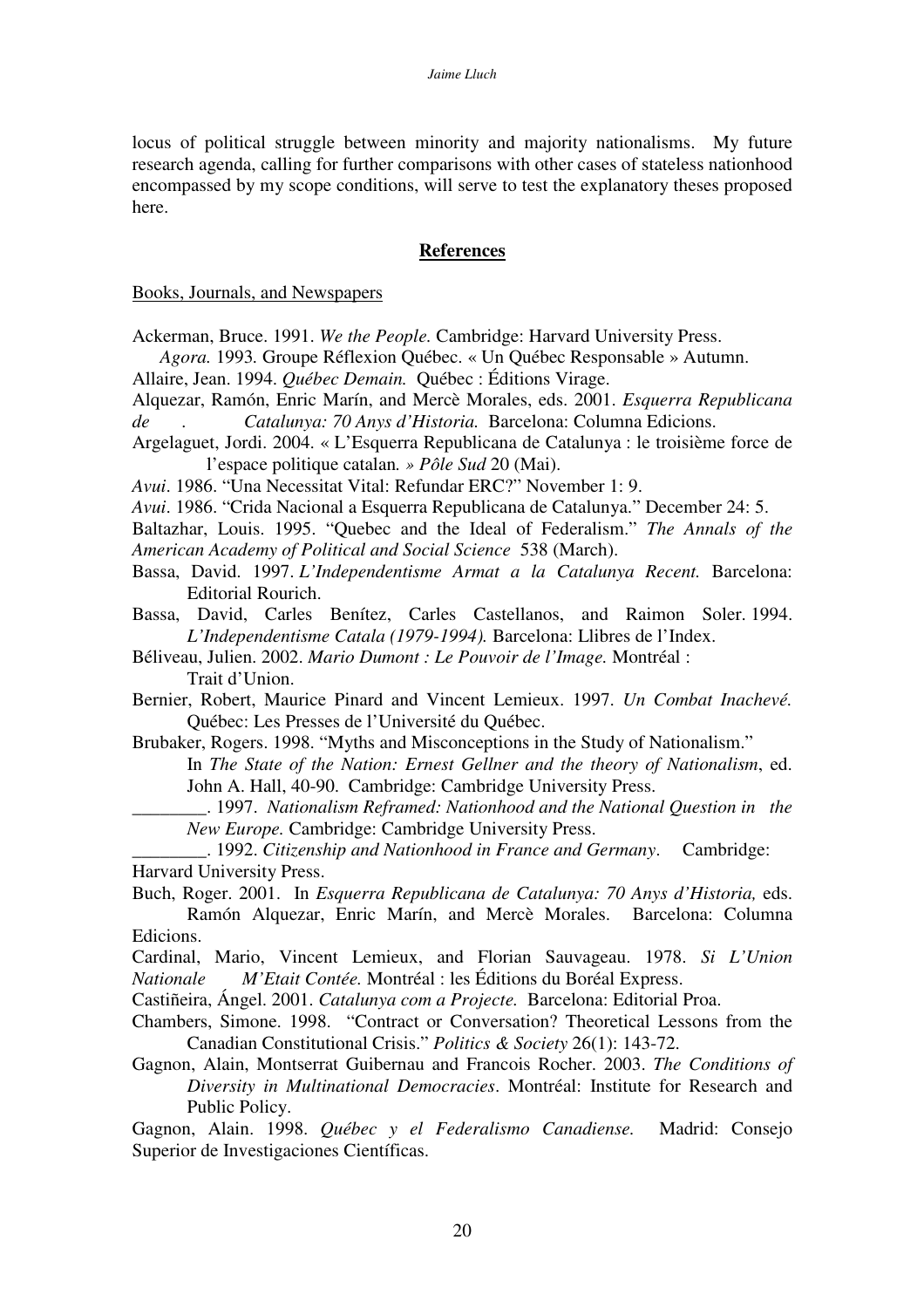Gagnon, Alain and Michel Sarra Bournet. 1997. *Duplessis : entre la Grande Noirceur et la Société Libérale*. Montréal : Éditions Québec Amérique.

Gagnon, Alain and Mary Beth Montcalm. 1990. *Québec: Beyond the Quiet Revolution*.

Scarborough, Ontario: Nelson Canada.

Gagnon, Alain and Daniel Latouche, eds. 1991. *Allaire, Bélanger, Campeau, et les Autres:*

*Les Québécois s'Interrogent Sur Leur Avenir.* Montréal : Québec Amérique.

Institut de Ciències Polítiques i Socials. 2003. *2003 Sondeig d'Opinió- Catalunya.*

Barcelona: Institut de Ciències Polítiques i Socials.

Ivern i Salvà, Dolors M. 1988. *Esquerra Republicana de Catalunya*. Vols. 1 and 2. Barcelona: Publicacions de l'Abadía de Montserrat.

Johnson, Daniel. 1965. *Egalité ou Independance.* Montréal: Les Éditions de l'Homme, Ltd.

Keating, Michael. 2001. *Plurinational Democracy:* Stateless *Nations in a Post-Sovereignty Era*. Oxford: Oxford University Press.

- \_\_\_\_\_\_\_\_. 1996. *Nations Against the State*. London: MacMillan.
- \_\_\_\_\_\_\_\_ and John McGarry, eds. 2001. *Minority Nationalism and the Changing International Order.* Oxford: Oxford University Press.

\_\_\_\_\_\_\_\_ and Trevor C. Salmond, eds. 2001. *The Dynamics of Decentralization:*

*Canadian Federalism and British Devolution.* Montréal: McGill-Queens University Press.

Kymlicka, Will. 1995. *Multicultural Citizenship.* Oxford: Oxford University Press.

- \_\_\_\_\_\_\_\_. 1998. *Finding our way: rethinking ethnocultural relations in Canada*. New York: Oxford University Press.
- Laforest, Guy and Roger Gibbins, eds. 1998. *Beyond the Impasse: Toward Reconciliation.* Montréal: Institute for Research on Public Policy.
- Laforest, Guy. 2004. *Pour la Liberté d'Une Société Distincte : Parcous d'un intellectuel engage.* Laval : Les Presses de l'Université Laval.

\_\_\_\_\_\_\_\_. 1995. *Trudeau and the End of a Canadian Dream.* Montréal: McGill-Queens University Press.

- Lemieux, Vincent. 1993. *Le Parti Libéral du Québec : Alliances, Rivalités, et Neutralités.* Laval : Les Presses de l'Université Laval.
- Lévesque, René. 1968. *Option Québec.* Paris: R. Laffont.
- Levine, Marc.1990. *The Reconquest of Montréal.* Philadelphia: Temple University Press.
- Lisée, Jean-François. 1994. *Le Tricheur: Robert Bourassa et les Québécois, 1990- 1991.* Montréal : Boréal.
- Lucas, Manel. 2004. *ERC: La Llarga Marxa: 1977-2004, de la Illegalitat al Govern.* Barcelona: Nou Milleni Columna.
- McRoberts, Kenneth. 2001. *Catalonia: Nation Building without a State.* Oxford: Oxford University Press.
	- \_\_\_\_\_\_\_. 1997. *Misconceiving Canada: the Struggle for National Unity.* Toronto: Oxford University Press.
- Molas, Isidre and Joan B. Culla, eds. 2000. *Diccionari dels Partits Polítics de Catalunya*. Barcelona: Enciclopedia Catalana.